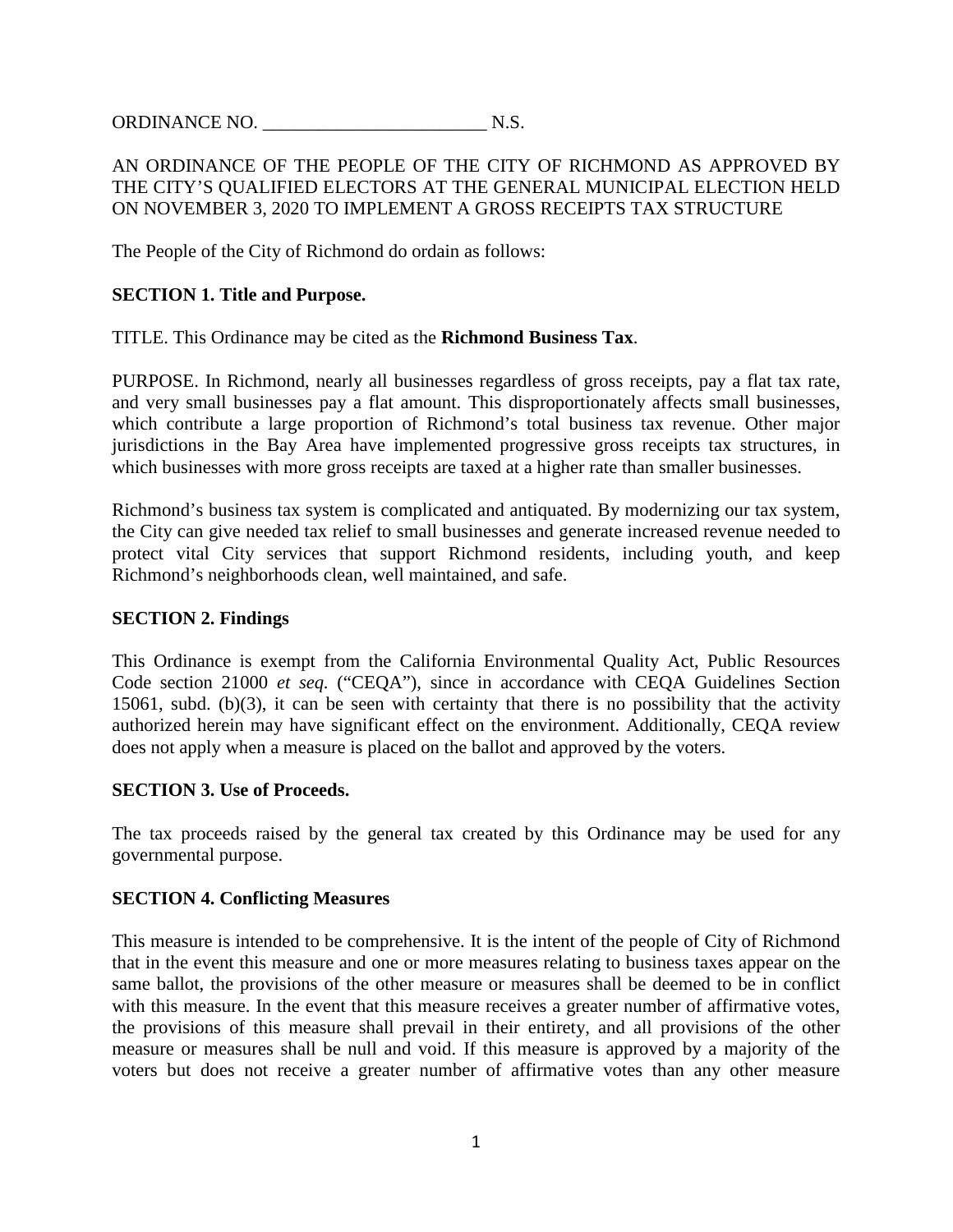appearing on the same ballot regarding the business tax, this measure shall take effect to the extent not in conflict with said other measure or measures.

# **SECTION 5. Liberal Construction**

This measure shall be liberally construed to effectuate its purposes.

# **SECTION 6. Municipal Affair**

The People of City of Richmond declare that the taxation provided for this ordinance constitutes a municipal affair.

# **SECTION 7. Not a Sales and Use Tax.**

The tax imposed by this ordinance is a general tax on the privilege of conducting business within City of Richmond. It is not a sales tax or use tax or other excise tax on the sale, consumption, or use of any products.

# **SECTION 8. Effective Date.**

This ordinance shall be effective only if approved by a majority of the voters at the November 2020 Statewide General Election and shall go into effect ten (10) days after the vote is declared by the City Council. Notwithstanding the effective date provided for by this section, the tax rates imposed by this ordinance shall only be imposed when and as stated in this ordinance.

# **SECTION 9. Council Amendments.**

The City Council of City of Richmond is authorized to amend Chapter 7.04 of the City of Richmond Municipal Code as adopted by this ordinance in any manner that does not increase the business tax or otherwise constitute a tax increase for which voter approval is required by Article XIIIC of the California constitution.

# **SECTION 10. Savings Clause**

If any provision, sentence, clause, section, or part of this ordinance is found to be unconstitutional, illegal, or invalid by a court of competent jurisdiction, such unconstitutionality, illegality, or invalidity shall affect only such provision, sentence, clause, section, or part of this ordinance and shall not affect or impair any of the remaining provisions, sentences, clauses, sections, or parts of this ordinance. It is declared that this ordinance would have been adopted had such unconstitutional, illegal, or invalid provision, sentence, clause, section, or part not been included.

### **SECTION 11. Business Tax Code Amendments**

Chapter 7.04 of the Richmond Municipal Code is hereby deleted and replaced with the following: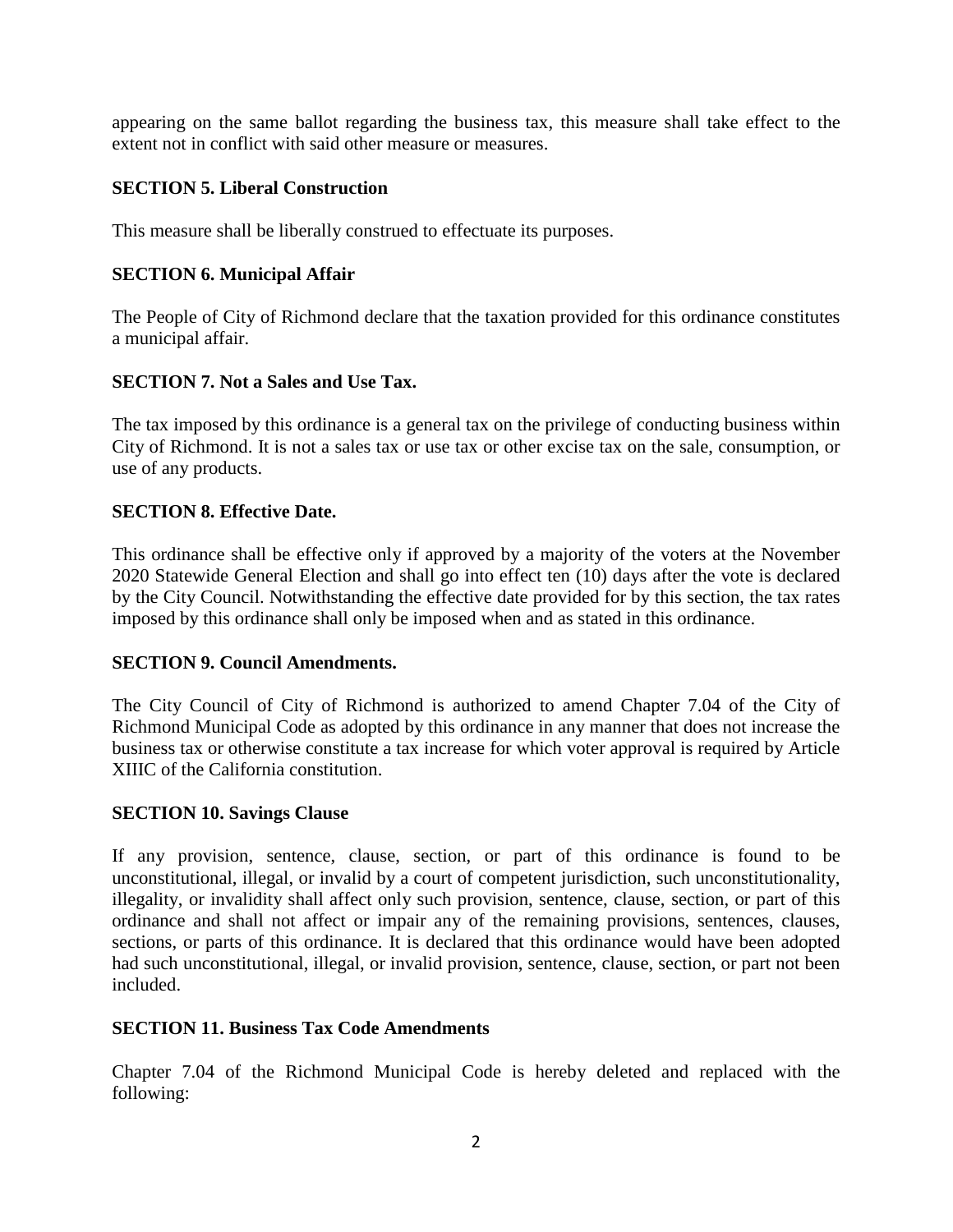# **Chapter 7.04.010 Short title.**

This chapter shall be known as the **Richmond Business Tax.**

### **Chapter 7.04.020 Business Tax.**

- 1. *Imposition of Business Tax*. Pursuant to the terms of this Chapter, the city imposes, and every person engaging in business activities within the city shall pay, an annual business tax.
- 2. *Business Certificate Requirements.* Every person conducting any business activity in the city shall pay the annual business tax and obtain an annual business tax certificate from the city. Except as otherwise specifically provided, the city shall collect business taxes and issue business tax certificates on a calendar year basis.
- 3. *Use of Funds*. The business tax is a tax imposed upon persons engaging in business within the city for the privilege of engaging in a business or occupation in the city. The business tax is imposed for general governmental purposes. Proceeds from the tax may be deposited in the city's general fund and may be expended for any purposes of the city.
- 4. *Intent.* This chapter authorizes application of the business tax in the broadest manner consistent with the provisions of this municipal code and the requirements of the California Constitution, the United States Constitution, and any other applicable provision of federal or state law.

### **7.04.100 Definitions and Classifications.**

The carrying on of any business without procuring a certificate shall constitute a violation of this code for every day that such business is carried on. A separate certificate must be obtained for each and every business activity at each and every branch establishment or separate place of business at which business activity takes places, subject to the requirements to obtain a "master certificate" as defined in 7.04.320.

Except where the context otherwise requires, the definitions and classifications in Sections 7.04.110 and 7.04.120 apply to this Chapter 7.04.

### **7.04.110 General Definitions.**

"Business" means any activity, enterprise, profession, trade, or undertaking of any nature conducted or engaged in, with the object of gain, benefit or advantage, whether direct or indirect, to the taxpayer or to another or others. "Business" shall include any transaction which is or which, in effect results in a sale, but shall not include the services rendered by an employee to their employer. "Business" does not include the management of individual or immediate family investments by that individual or a member of that immediate family in securities, mutual funds, deposit accounts, retirement accounts, non-income generating real property, antiques, collectibles or other ordinary investment vehicles.

"Certificate" means a business tax certificate issued to a person pursuant to this chapter evidencing the payment of or declared intent to pay the business tax.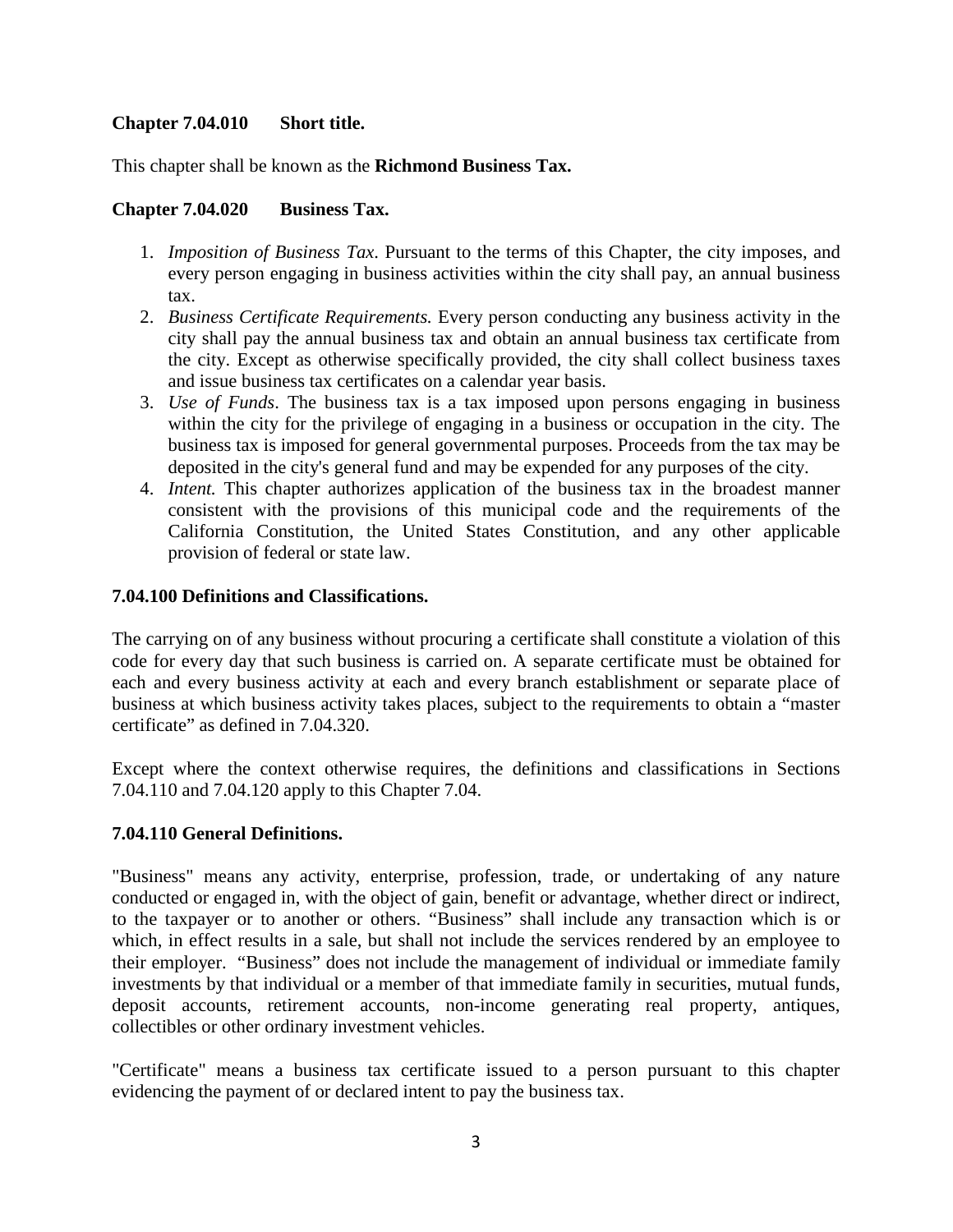"City" means City of Richmond, California.

"Employee" means either: (1) each and every person engaged in the operation or conduct of any business, whether as owner, member of the owner's family, partner, associate, agent, manager or solicitor, and each and every other person employed or working in such business for a wage, salary, commission or room and board; or (2) any person who is regarded as an employee of a business for purposes of the workers' compensation laws of the State of California (including, without limitation, a real estate agent working for, or engaged by, a real estate broker) and which business is subject to the provisions of this Ordinance.

"Engaging in business" means commencing, conducting, or continuing in business and also the exercise of corporate or franchise powers as well as liquidating a business when the liquidators hold themselves out to the public as conducting such business.

"Firearms" means any device, designed to be used as a weapon, from which is expelled through a barrel a projectile by the force of any explosion, or other form of combustion. The term also includes any rocket, rocket-propelled projectile launcher, or similar device containing any explosive or incendiary material and not designed for emergency or distress signaling purposes.

"Firearms ammunition" means any projectiles with their fuses, propelling charges, or primers fired from weapons, and any of the individual components of such projectiles, including, but not limited to, black powder and reloading primers.

"Gross payroll" means and includes the total gross amount of all salaries, wages, commissions, bonuses, or other money payment of any kind that a person received from, or is entitled to receive from or be given credit for by, their employer for any work done or personal service rendered in any trade, occupation, or profession, including any kind of deductions before "take home" pay is received. "Gross payroll" does not mean or include amounts paid to traveling salespersons or other workers as allowance or reimbursement for traveling or other expenses incurred in the business of the employer, except to the extent of the excess of such amounts over such expenses actually incurred and accounted for by the employee to the employer.

"Gross receipts" means the total amount of money, credits, reimbursed expenses, value of any free or reduced rent, or other things of value actually received or receivable in connection with engaging in business in the City of Richmond, including any transfer or sale of any materials, goods, wares, merchandise, or other things of value, or for the performance of any act or service, of any nature, for which a charge is made, credit allowed, or other thing of value received, without any deduction on account of the cost of property sold, cost of materials used, labor or service costs, interest paid or payable, reimbursed or passed through expenses, or losses or other expenses. For the purpose of this definition, "other things of value" includes any discounts, rents, royalties, fees, commissions, dividends, and gains realized from trading in stocks or bonds (except as exempted from the definition of "Business"), or other emoluments, however designated. Gross receipts includes all payments made to a lessor, or paid to third parties on behalf of a lessor as part of a lease agreement, including but not limited to, taxes, business taxes, insurance, mortgage payment, rent, and the cash value of all services rendered to or on behalf of the lessor by a lessee.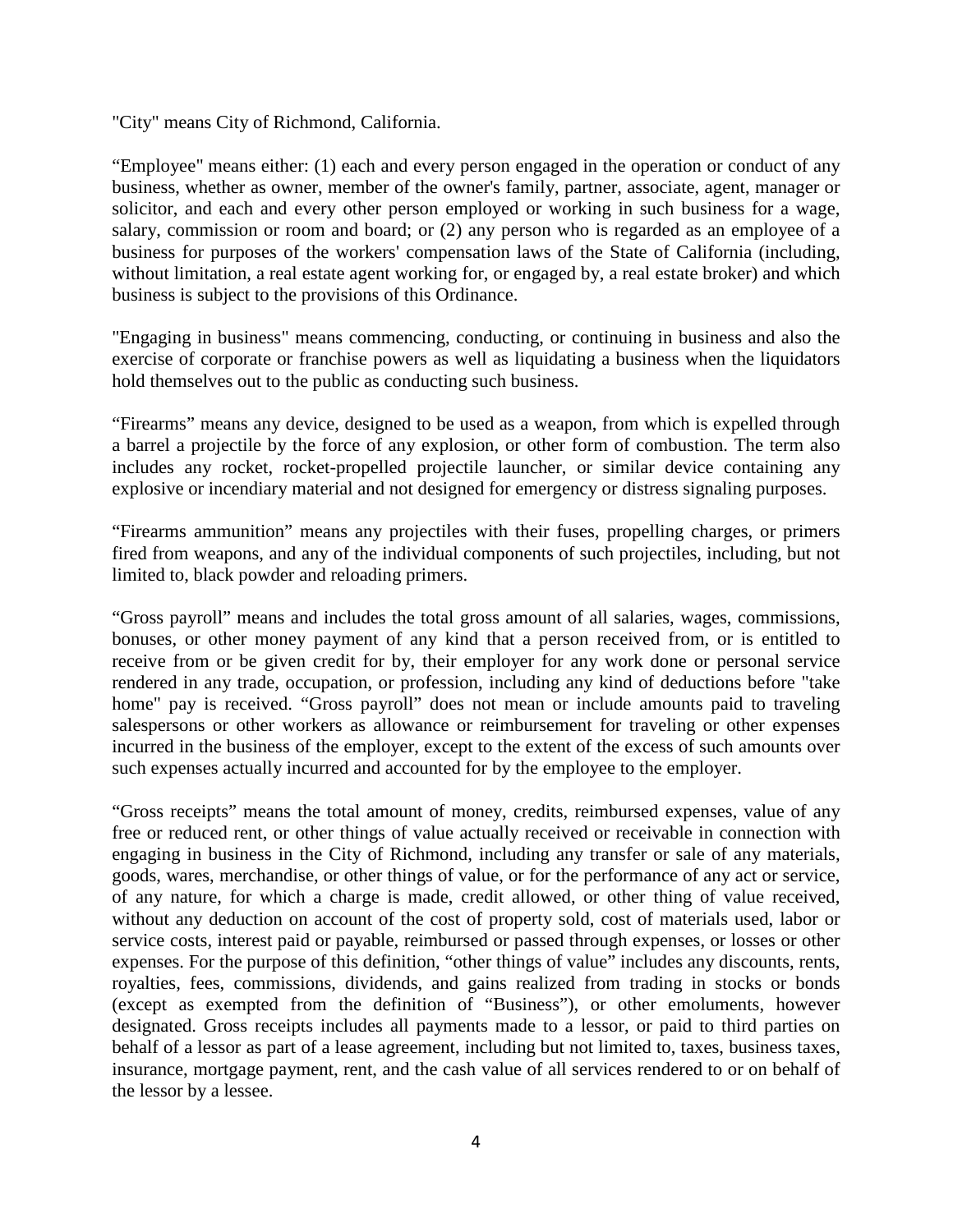Notwithstanding the foregoing, the following shall be excluded from the definition of gross receipts:

- 1. Cash discounts allowed and taken on sales;
- 2. Credit allowed on property accepted as part of the purchase price and which property may later be sold, at which time the sales price shall be included as gross receipts;
- 3. Any tax required by law to be included in or added to the purchase price and collected from the consumer or purchaser;
- 4. Such part of the sale price of any property returned by purchasers to the seller as refunded by the seller by way of cash or credit allowances or return of refundable deposits previously included in gross receipts;
- 5. Receipts of community chest funds, foundations, or corporations organized and operated for religious or charitable purposes, which are not conducted for profit and no part of the net earnings of which inures to the benefits of any private shareholder or individual;
- 6. Receipts of nonprofit educational institutions of collegiate grade, defined herein to mean institutions incorporated as colleges or seminaries under the laws of the State of California; receipts of nonprofit secondary schools which are duly accredited by the University of California; and receipts of nonprofit elementary schools in which instruction is given to students in the preprimary grades in the several branches or studies required to be taught in the public schools of the State of California;
- 7. Whenever there are included within the gross receipts amounts which reflect sales for which credit is extended and such amount proved uncollectible in a subsequent year, those amounts may be excluded from the gross receipts in the year they prove to be uncollectible; provided, however, if the whole or portion of such amounts excluded as uncollectible are subsequently collected, they shall be included in the amount of gross receipts for the period when they are recovered;
- 8. Receipts from services or sales in transactions between related entities, as defined by 7.04.310.

"NAICS" means the numerical classification for business activities established in the North American Industry Classification System used by federal governmental agencies to classify business establishments; references in this Chapter to particular numerical NAICS codes are intended to apply the definitions and descriptions adopted in that system as of the effective date of this Chapter.

"Newly established business" is defined as:

- 1. A person conducting a particular business activity in the city for the first time; or
- 2. A business which resumes operation in the city after having been out of operation in the city during the entire previous tax year.

In any case, "newly established business" does not include a person for whom a "related entity" as defined by 7.04.310 is already in operation in the city.

"Person" means any natural person, receiver, administrator, executor, assignee, trustee in bankruptcy, trust, estate, firm, co-partnership, joint venture, club, company, joint stock company,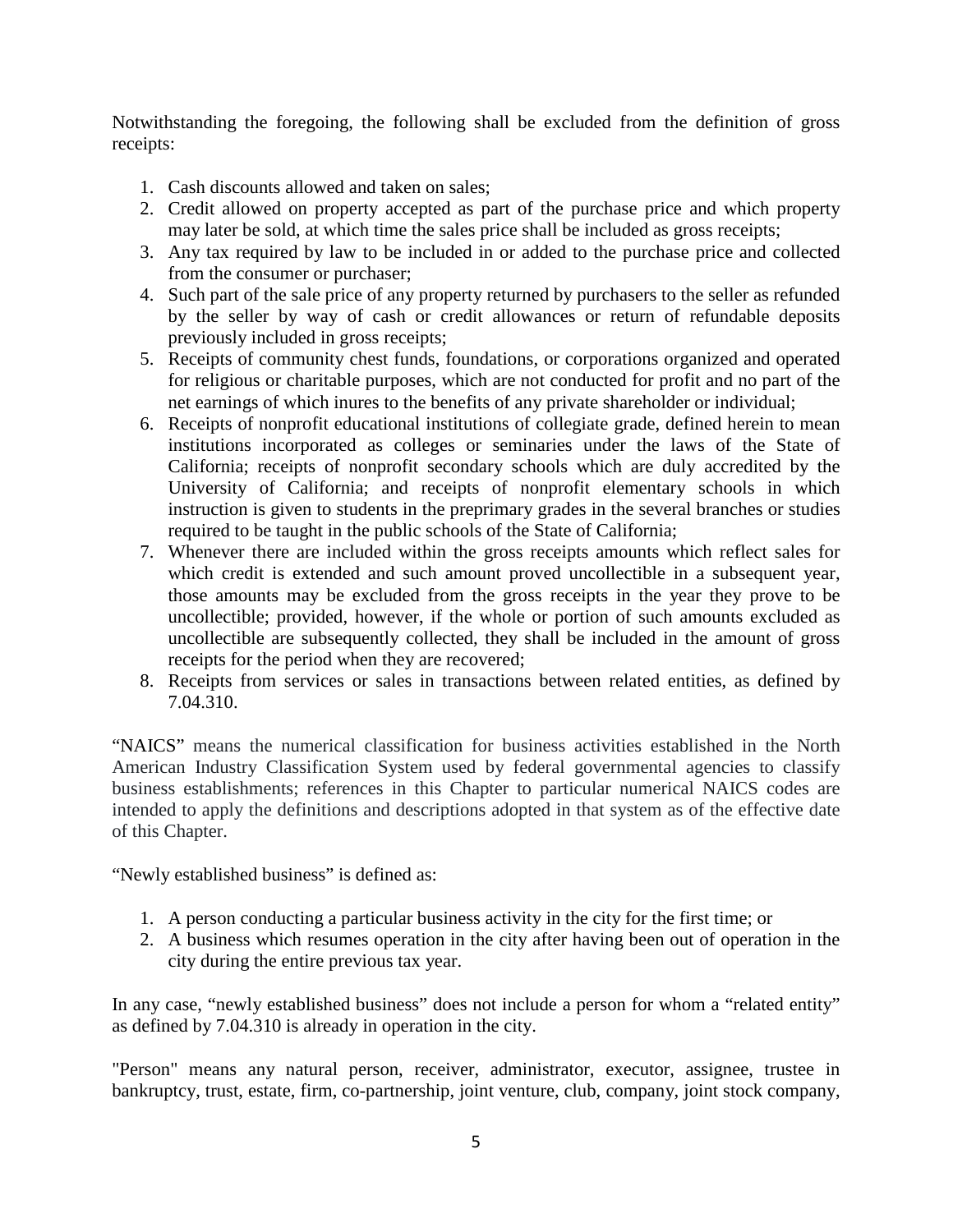business trust, limited liability company, municipal corporation, political subdivision of the state of California, domestic or foreign corporation, association, syndicate, society, or any group of individuals acting as a unit, whether mutual, cooperative, fraternal, nonprofit, or otherwise, and the United States or any instrumentality thereof, and any natural person, who as an individual or with a spouse, owns fifty-one percent (51%) or more of the capital stock of a corporation obligated to file a declaration and pay tax pursuant to this chapter; and in addition, is a person with the power to control the fiscal decision-making process by which the corporation allocates funds to creditors in preference to its tax obligations under the provisions of this chapter. A person as defined herein, who is also an officer or director of a corporation obligated to file declarations and pay tax pursuant to this chapter, shall be presumed to be a person with the power to control the fiscal decision- making process. Whenever the term "person" is used in any clause prescribing and imposing a penalty, the term as applied to any association shall mean the owners or part owners of such association, and as applied to any corporation, shall mean the officers of such association.

"Residential and non-residential rental businesses" means engaging in any of the following business activities, as defined herein: "residential rental" and "non-residential rental."

"Sale" and "sell" means any transfer of title to property for a price by any manner or means, and to the serving, supplying, or furnishing, for a price, of any property fabricated or made at the special order of consumers who do or do not directly or indirectly furnish the specifications for such special order. "Sale" also includes any transaction where the possession of property is transferred, but the seller retains the title as security for the payment of the price.

"Shall" and "may." "Shall" means mandatory and "may" means permissive.

"Tax" or "business tax" means the charge for issuance of a certificate pursuant to chapter 7.04 of the city's municipal code.

# **7.04.120 Business Activity Definitions.**

"Administrative headquarters" means a location where the principal business transacted consists of providing administrative or management related services such as, but not limited to, recordkeeping, data processing, research, advertising, public relations, personnel administration, legal, and corporate headquarters services, to other locations where the operations of the same business are conducted which lead more directly to the production of gross receipts.

"Ambulance service" means either providing transportation of patients by ground or air, along with medical care, in vehicles that are equipped with lifesaving equipment operated by medically trained personnel or otherwise meeting the NAICS classification for "ambulance services" (NAICS 62191).

"Automobile sales" means the selling of new or used motor vehicles at wholesale or retail.

"Business and personal services" means any business providing services such as, but not limited to, website hosting, internet and data exchange, repairs or improvements to or on real and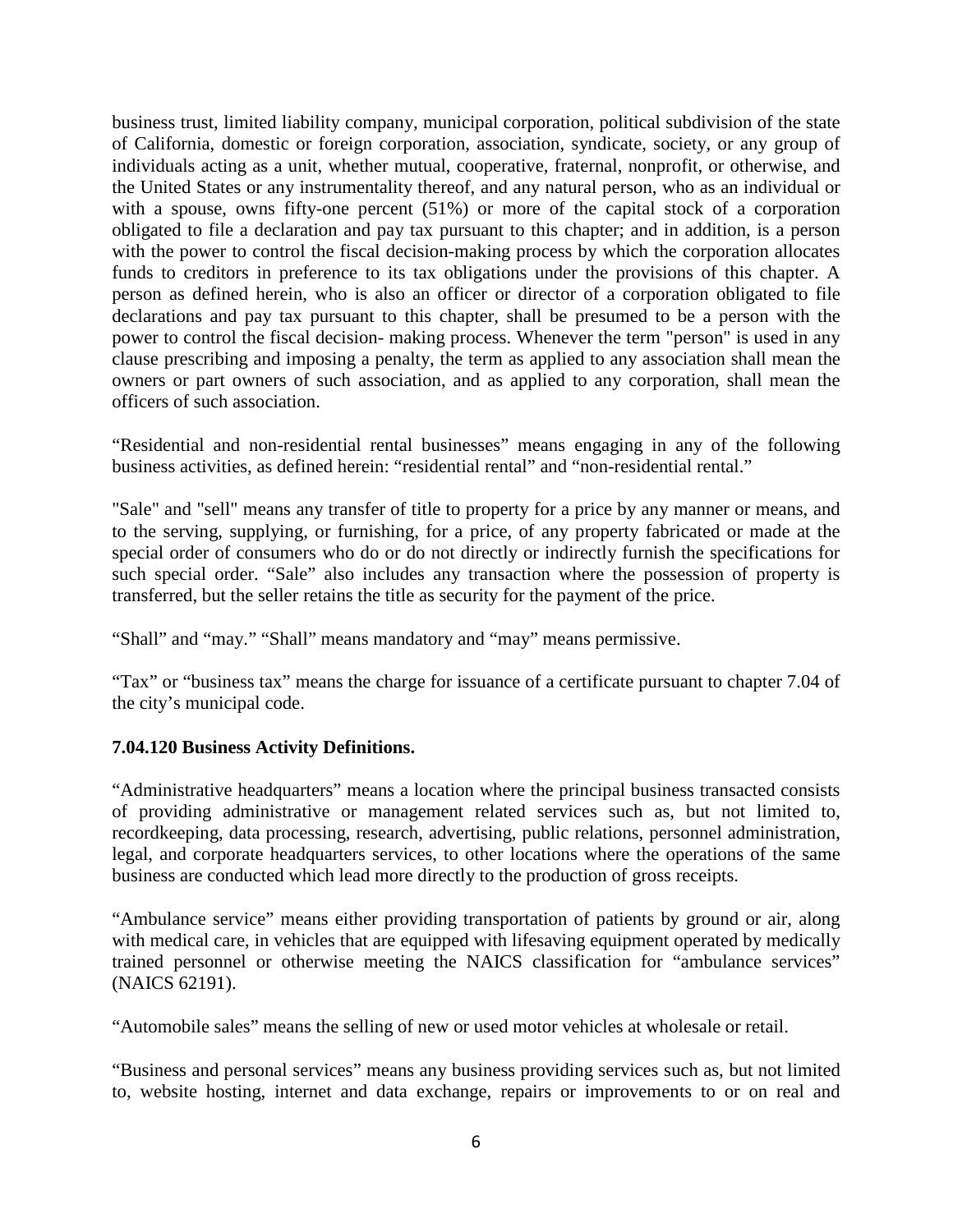personal property, renting or leasing personal property to businesses or persons, packaging, transhipping, storing, or stevedoring or providing services to persons such as, but not limited to, laundries, cleaning and dyeing, shoe repair, barber and beauty shops, nail and skin care services, photographic studios, parking lots and garages, and title guarantee companies.

"Cannabis business" means any business that involves planting, cultivating, harvesting, transporting, dispensing, delivering, selling at retail or wholesale, manufacturing, compounding, converting, processing, preparing, storing, packaging, or testing any part of the plant Cannabis sativa L. or any of its derivatives.

"Construction contractor" means a person who conducts or carries on a business that is licensed as a contractor by the state of California and who undertakes to, or offers to undertake to, or purports to have the capacity to undertake to, or submits bids to, or does themself or by or through others, construct, alter, repair, add to, subtract from, improve, move, wreck, or demolish any building, highway, road, railroad, excavation, or other structure project, development, or improvement, or to do any part thereof, including the erection of scaffolding or other structures or works in connection therewith.

"Non-residential rental" means renting or letting all or a portion of a building, structure, billboard, or other property for commercial, industrial, or advertising purposes, or a portion of such building, structure, billboard or property within the city for a purpose other than dwelling, sleeping, or lodging to a tenant. "Non-residential rental" includes offering, renting, or letting coworking spaces in any building or space, either as individual offices or shared working space, to businesses, independent contractors, or persons regardless of whether the person offering the coworking space owns the building or space or offers other related services, space, or products.

"Firearms and ammunition sales" means the selling, leasing, or transferring of firearms or firearms ammunition, except for wholesale sales. This definition shall not include establishments exclusively involved in the sales of firearms or firearms ammunition to law enforcement officials or any business licensed as a pawnbroker pursuant to Chapter 7.04 of the Code that (1) receives firearms or firearms ammunition as bond or other security for loans, advances, or other forms of compensation, or (2) sells or resells firearms or firearms ammunition wholesale to properly licensed and registered dealers exclusively.

"Hotel" and "motel" means providing short-term lodging in facilities known as hotels, motor hotels, resort hotels, and motels that may offer food and beverage services, recreational services, conference rooms, convention services, laundry services, parking, and other services, or otherwise meeting the NAICS classification for "Hotels (except Casino Hotels) and Motels" (NAICS72111)."Hotel" and "motel" also includes offering all or portion of a residential building or structure for short-term dwelling, sleeping, or lodging, for example, by offering a bedroom, home, or other living space on a third-party platform for short-term residential use.

"Manufacturing" means manufacturing or processing any goods, wares, merchandise, articles, or commodities at a location within or outside of the City of Richmond and selling such items at retail and/or wholesale in the City of Richmond.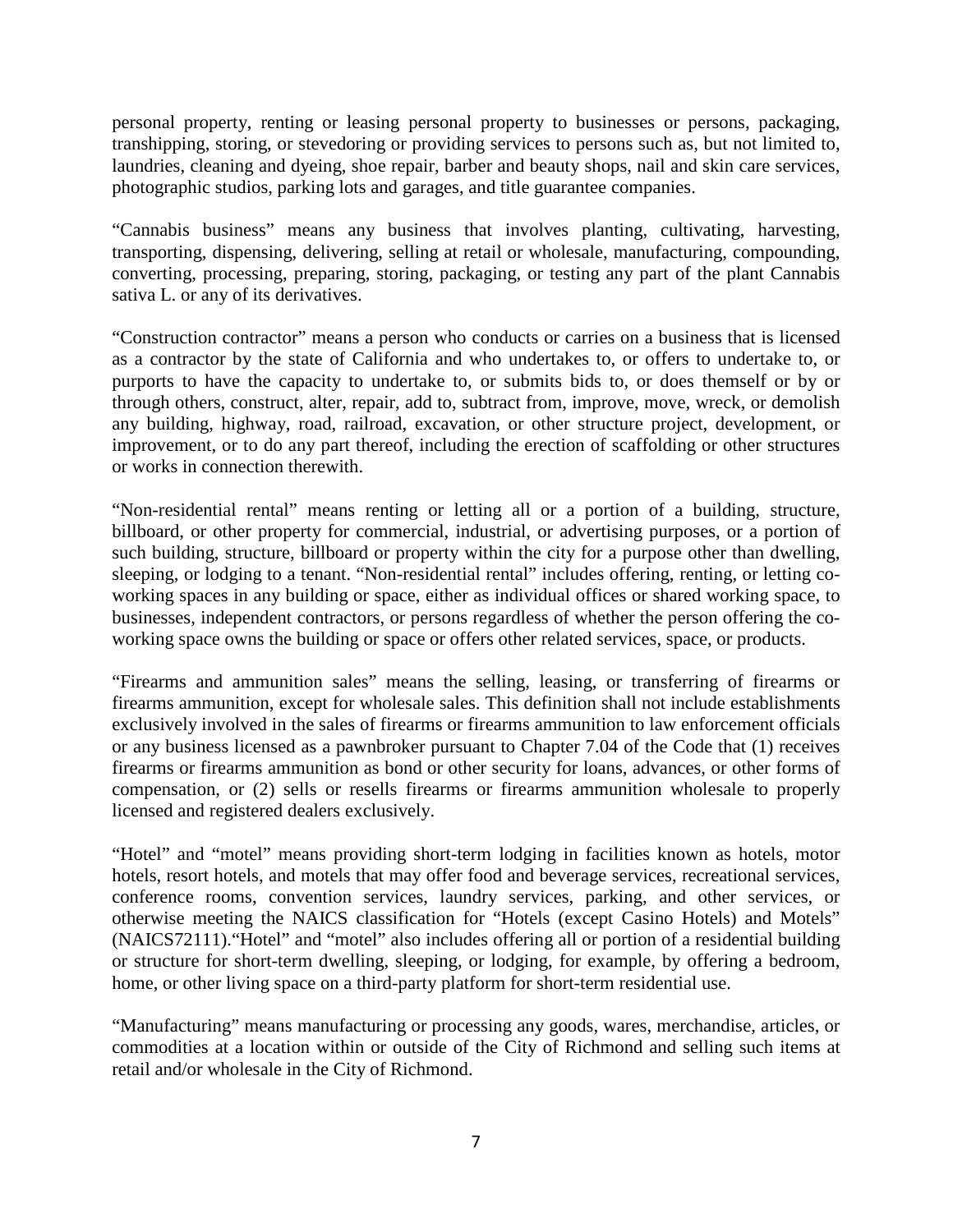"Media firms" means providing published or electronic media, including newspapers, publishing, radio, and broadcast television companies.

"Miscellaneous" means any business activity not otherwise defined in this section.

"Grocers" means a retailing of perishable and non-perishable food type items, such as, but not limited to, meats, fish, poultry, vegetables, fruits, nuts, breads, dairy products, non-alcoholic beverages, etc., from a fixed location.

"Professional/semi-professional service" means any professional services not specifically taxed by other business tax provisions of this chapter. The term includes, but is not limited to: business management services; website development services; finance services; insurance services, real estate services; medical and other health services; educational services, legal services; engineering and architectural services; accounting, auditing, and bookkeeping services; commission merchants; conducting, managing, or carrying on the business of furnishing reports on persons to insurance companies for underwriting purposes; or furnishing reports on persons to mercantile concerns as a basis for extending credit savings and loan and other financial institutions; conducting, managing or carrying on the business of lending money or advancing credit or arranging for the loan of money or the advancing of credit as principal or agent, where the obligation to repay the money lent or debt incurred or to compensate for the advance of credit is secured by a lien on real property, or some interest in real property, unless such business is exempt therefrom by law; software as a service; platform as a service; and infrastructure as a service.

The term "commission merchant" means a person who, for compensation in the form of a commission, engages in selling activities, including the solicitation or negotiation of a sale, or the forwarding of sales orders, which lead to the sale of goods, wares, or merchandise owned by some person other than the commission merchant. The business of a commission merchant shall be deemed to include also the buying and selling of goods, wares, or merchandise by a person to the extent that the person:

(1) Does not engage in the business of manufacturing, refining, fabricating, milling, treating, or other processing of the goods, wares, or merchandise bought and sold, and does not cause said goods, wares, or merchandise to be manufactured, refined, fabricated, milled, treated, or otherwise processed; and

(2) Does not obtain or retain title to said goods, wares, or merchandise except in one or more of the following situations: while such may be in transit or for short periods of time before transportation commences or after it ceases; and

(3) Does not store or warehouse such goods, wares, or merchandise except during one or more of the following situations: while such goods, wares, or merchandise are actually in transit or for short periods of time before transportation commences or after it ceases.

"Recreation and entertainment" means providing entertainment, recreation, or amusement. The business of providing entertainment, recreation, or amusement shall include, but is not limited to,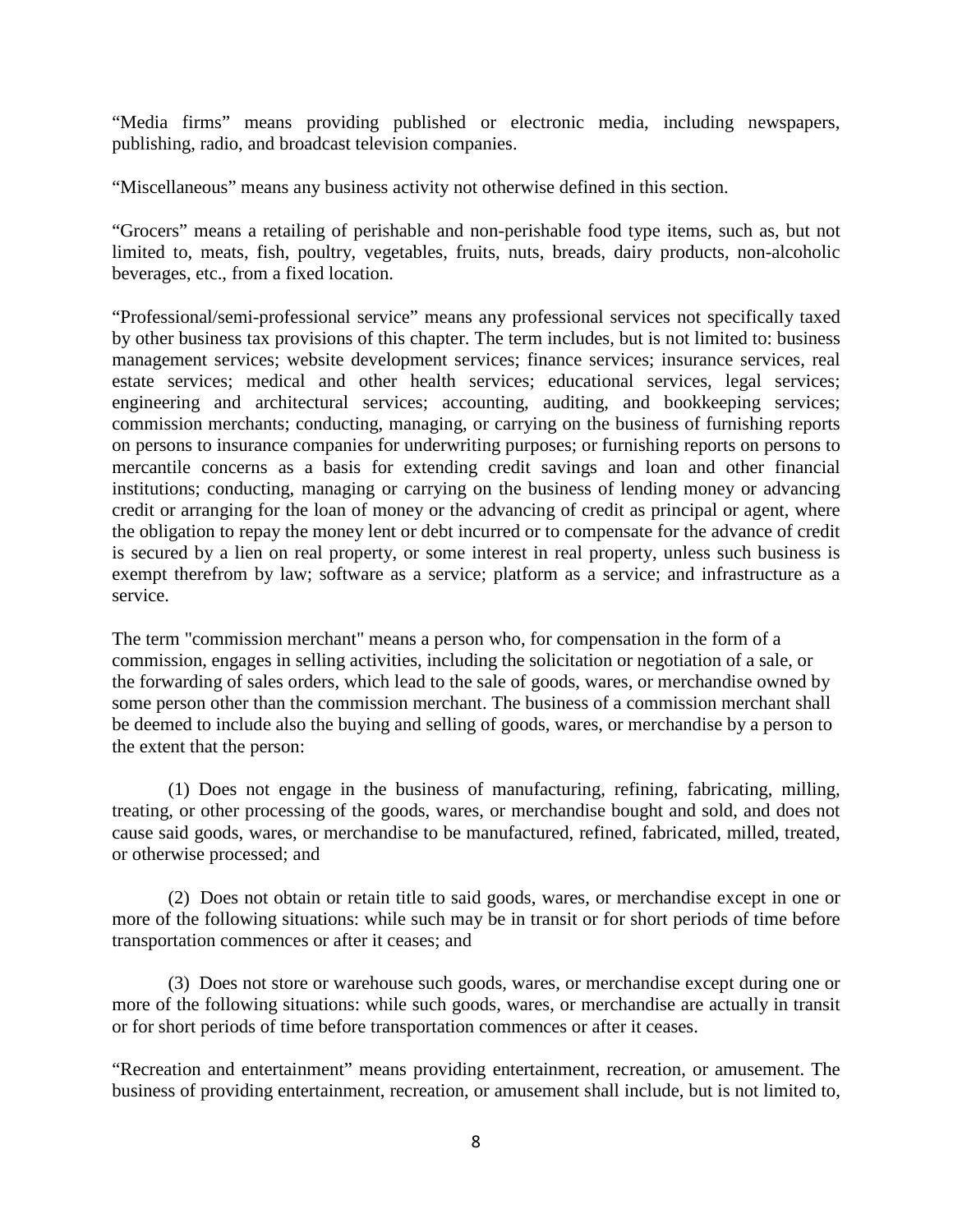the following: theatrical or musical entertainment, all shows or exhibits, exhibiting motion pictures, athletic clubs, sports and athletic exhibitions or contests, pools or billiard rooms, bowling alleys, golf courses, circuses, or penny arcades.

"Residential rental" means conducting or operating an apartment house, lodging house, and every person engaged in the business of conducting or letting rooms, and/or any building structure, for dwelling, sleeping, or lodging, including, and limited to, a single-family house, duplex, townhouse, condominium, or co-operative.

"Retail sales" means the sale of goods, wares, or merchandise for any purpose other than resale in the regular course of business, including restaurants and peddlers.

"Taxi and limousine service" means providing passenger transportation by automobile or van or providing any specialty or luxury passenger transportation services via limousine or luxury sedan on a reserved or unreserved basis or otherwise meeting the NAICS classification for "taxi and limousine service" (NAICS 4853).

"Transportation" and "trucking" refers to the use of transportation equipment such as airplanes, trains, boats, cars, trucks, vehicles, or pipelines as productive assets to move people and goods and includes businesses engaged in NAICS codes 481 through 487, air transportation, rail transportation, water transportation, truck transportation, transit and ground passenger transportation, pipeline transportation, and scenic and sightseeing transportation.

"Public utility" means conducting or operating a public utility. This section includes, but is not limited to, establishments providing to the general public or to private business sectors the following services: gas, electric, sanitary and garbage, cable television, and P.U.C.-related telephone services.

"Wholesale sales" the sale of goods, wares, or merchandise for the purpose of resale in the regular course of business.

| <b>Class</b> | <b>Industry</b>                                       |
|--------------|-------------------------------------------------------|
| A            | <b>Retail Sales</b>                                   |
| B            | Grocers                                               |
| C            | Automobile Sales, Manufacturing                       |
| D            | <b>Recreation and Entertainment</b>                   |
| E            | Hotel/Motel                                           |
| F            | Construction contractor                               |
| G            | Business and personal services                        |
| H            | Professional/semi-professional service                |
| I            | Administrative headquarters (payroll based, not gross |
|              | receipts)                                             |
|              | Miscellaneous                                         |

# **7.04.130 Business Activity Classifications**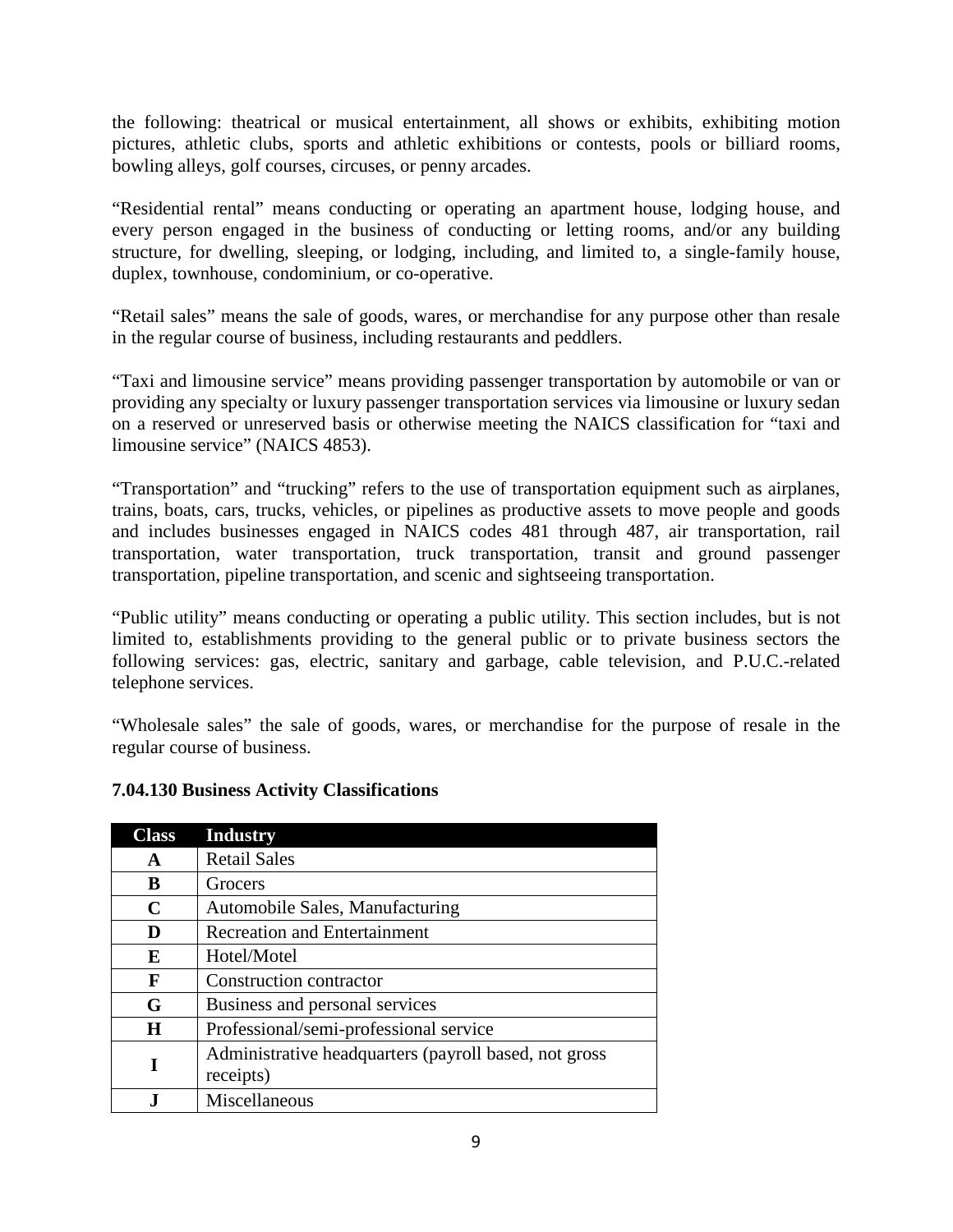| K | <b>Residential and Commercial Rentals</b> |
|---|-------------------------------------------|
|   | Cannabis                                  |
| M | <b>Firearms Ammunition</b>                |
| N | Taxi and limousine service                |
| 0 | Transportation, trucking                  |

### **7.04.200 Tax Rates**

Except as otherwise provided in this Chapter, persons engaged in business activities in the city shall pay the business tax at the rate provided for in Sections 7.04.205 through 7.04.230. All rates stated as an amount per \$1,000 shall be paid for each full \$1,000 of taxable gross receipts and every fractional part thereof.

### **7.04.205 Tax Rates for Class A through Class J—Progressive Rates**

A. **Class A**. Persons engaged in Class A business activities shall pay a business tax as follows:

| If annual gross receipts are:                              | Then the business tax is:                                                        |
|------------------------------------------------------------|----------------------------------------------------------------------------------|
| Not over \$1,000,000                                       | \$1.20 per \$1,000 of annual gross receipts                                      |
| Over \$1,000,000 but not over \$2,500,000                  | \$1,200, plus \$1.60 per \$1,000 of annual<br>gross receipts over \$1,000,000    |
| Over \$2,500,000 but not over \$25,000,000                 | \$3,600, plus \$2.00 per \$1,000 of annual<br>gross receipts over \$2,500,000    |
| Over<br>\$25,000,000<br>but<br>not<br>over<br>\$50,000,000 | \$48,600, plus \$2.40 per \$1,000 of annual<br>gross receipts over \$25,000,000  |
| Over \$50,000,000                                          | \$108,600, plus \$3.20 per \$1,000 of annual<br>gross receipts over \$50,000,000 |

B. **Class B**. Persons engaged in Class B business activities shall pay a business tax as follows:

| If annual gross receipts are:                              | Then the business tax is:                                                       |
|------------------------------------------------------------|---------------------------------------------------------------------------------|
| Not over \$1,000,000                                       | \$0.60 per \$1,000 of annual gross receipts                                     |
| Over \$1,000,000 but not over \$2,500,000                  | \$600, plus \$1.00 per \$1,000 of annual gross<br>receipts over \$1,000,000     |
| Over \$2,500,000 but not over \$25,000,000                 | \$2,100 plus \$1.30 per $$1,000$ of annual gross<br>receipts over \$2,500,000   |
| \$25,000,000<br>Over<br>but<br>not<br>over<br>\$50,000,000 | \$31,350, plus \$1.50 per \$1,000 of annual<br>gross receipts over \$25,000,000 |
| Over \$50,000,000                                          | \$68,850 plus \$2.00 per \$1,000 of annual                                      |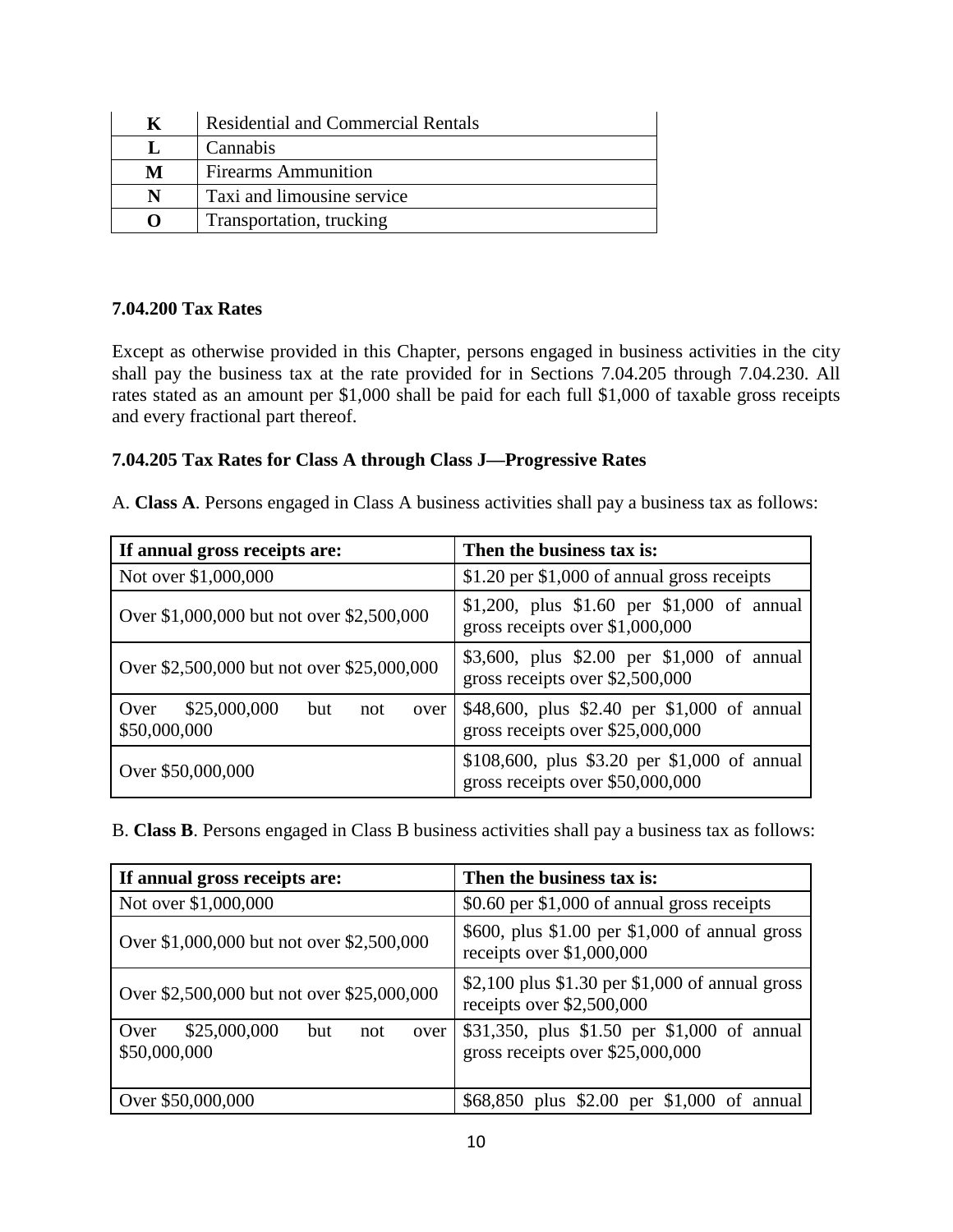| If annual gross receipts are:                              | Then the business tax is:                                                        |
|------------------------------------------------------------|----------------------------------------------------------------------------------|
| Not over \$1,000,000                                       | \$1.20 per \$1,000 of annual gross receipts                                      |
| Over \$1,000,000 but not over \$2,500,000                  | \$1,200, plus \$2.20 per \$1,000 of annual<br>gross receipts over \$1,000,000    |
| Over \$2,500,000 but not over \$25,000,000                 | \$4,500, plus \$3.10 per \$1,000 of annual<br>gross receipts over \$2,500,000    |
| Over<br>\$25,000,000<br>but<br>not<br>over<br>\$50,000,000 | \$74,250, plus \$4.10 per \$1,000 of annual<br>gross receipts over \$25,000,000  |
| Over \$50,000,000                                          | \$176,750, plus \$5.00 per \$1,000 of annual<br>gross receipts over \$50,000,000 |

C. **Class C**. Persons engaged in Class C business activities shall pay a business tax as follows:

D. **Class D**. Persons engaged in Class D business activities shall pay a business tax as follows:

| If annual gross receipts are:                              | Then the business tax is:                                                        |
|------------------------------------------------------------|----------------------------------------------------------------------------------|
| Not over \$1,000,000                                       | \$4.50 per \$1,000 of annual gross receipts                                      |
| Over \$1,000,000 but not over \$2,500,000                  | \$4,500 plus \$4.60 per \$1,000 of annual gross<br>receipts over \$1,000,000     |
| Over \$2,500,000 but not over \$25,000,000                 | \$11,400, plus \$4.70 per \$1,000 of annual<br>gross receipts over \$2,500,000   |
| \$25,000,000<br>Over<br>but<br>not<br>over<br>\$50,000,000 | \$117,150, plus \$4.80 per \$1,000 of annual<br>gross receipts over \$25,000,00  |
| Over \$50,000,000                                          | \$237,150, plus \$5.00 per \$1,000 of annual<br>gross receipts over \$50,000,000 |

E. **Class E**. Persons engaged in Class E business activities shall pay a business tax as follows:

| If annual gross receipts are:                              | Then the business tax is:                                                        |
|------------------------------------------------------------|----------------------------------------------------------------------------------|
| Not over \$1,000,000                                       | \$1.80 per \$1,000 of annual gross receipts                                      |
| Over \$1,000,000 but not over \$2,500,000                  | \$1,800, plus \$2.80 per \$1,000 of annual<br>gross receipts over \$1,000,000    |
| Over \$2,500,000 but not over \$25,000,000                 | \$6,000, plus \$3.80 per \$1,000 of annual<br>gross receipts over \$2,500,000    |
| Over<br>\$25,000,000<br>but<br>not<br>over<br>\$50,000,000 | \$91,500 plus \$4.80 per \$1,000 of annual<br>gross receipts over \$25,000,000   |
| Over \$50,000,000                                          | \$211,500, plus \$5.00 per \$1,000 of annual<br>gross receipts over \$50,000,000 |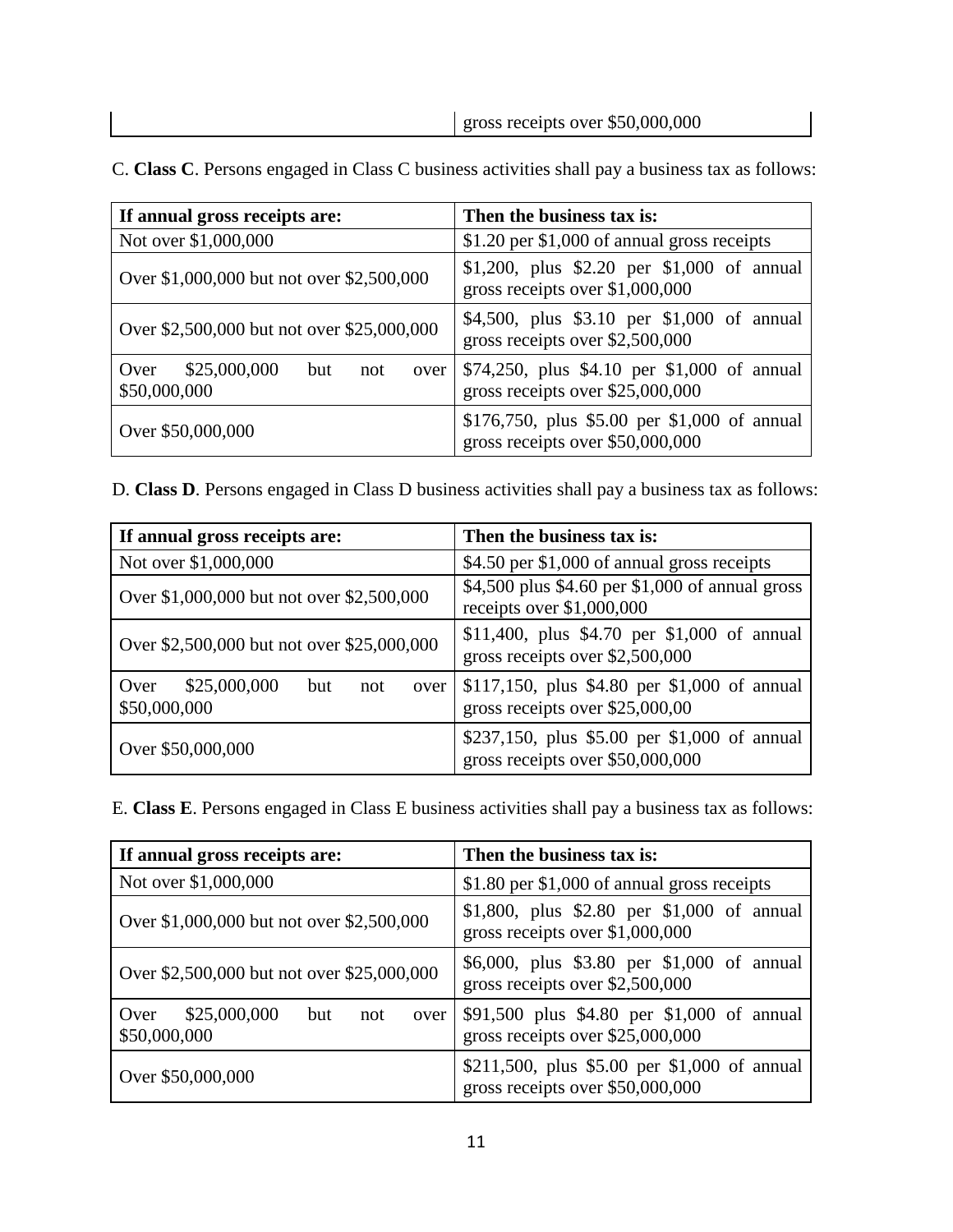**If annual gross receipts are: Then the business tax is:**  Not over  $$1,000,000$   $$1.80$  per  $$1,000$  of annual gross receipts Over \$1,000,000 but not over \$2,500,000 \$1,800, plus \$2.10 per \$1,000 of annual gross receipts over \$1,000,000 Over \$2,500,000 but not over \$25,000,000 \$4,950, plus \$2.40 per \$1,000 of annual gross receipts over \$2,500,000 Over \$25,000,000 but not over \$50,000,000 \$58,950, plus \$2.70 per \$1,000 of annual gross receipts over \$25,000,000 Over \$50,000,000 \$126,450, plus \$3.00 per \$1,000 of annual gross receipts over \$50,000,000

F. **Class F**. Persons engaged in Class F business activities shall pay a business tax as follows:

G. **Class G**. Persons engaged in Class G business activities shall pay a business tax as follows:

| If annual gross receipts are:                              | Then the business tax is:                                                        |
|------------------------------------------------------------|----------------------------------------------------------------------------------|
| Not over \$1,000,000                                       | \$1.80 per \$1,000 of annual gross receipts                                      |
| Over \$1,000,000 but not over \$2,500,000                  | \$1,800, plus \$2.70 per \$1,000 of annual<br>gross receipts over \$1,000,000    |
| Over \$2,500,000 but not over \$25,000,000                 | \$5.850, plus \$3.60 per \$1,000 of annual<br>gross receipts over \$2,500,000    |
| \$25,000,000<br>Over<br>but<br>not<br>over<br>\$50,000,000 | \$86,850, plus \$5.00 per \$1,000 of annual<br>gross receipts over \$25,000,000  |
| Over \$50,000,000                                          | \$211,850, plus \$5.40 per \$1,000 of annual<br>gross receipts over \$50,000,000 |

H. **Class H**. Persons engaged in Class H business activities shall pay a business tax as follows:

| If annual gross receipts are:                              | Then the business tax is:                                                        |
|------------------------------------------------------------|----------------------------------------------------------------------------------|
| Not over \$1,000,000                                       | \$3.60 per \$1,000 of annual gross receipts                                      |
| Over \$1,000,000 but not over \$2,500,000                  | \$3,600, plus \$4.10 per \$1,000 of annual<br>gross receipts over $$1,000,000$   |
| Over \$2,500,000 but not over \$25,000,000                 | \$9,750, plus \$4.50 per \$1,000 of annual<br>gross receipts over \$2,500,000    |
| \$25,000,000<br>Over<br>but<br>not<br>over<br>\$50,000,000 | \$111,000, plus \$5.00 per \$1,000 of annual<br>gross receipts over \$25,000,000 |
| Over \$50,000,000                                          | \$236,000, plus \$6.80 per \$1,000 of annual<br>gross receipts over \$50,000,000 |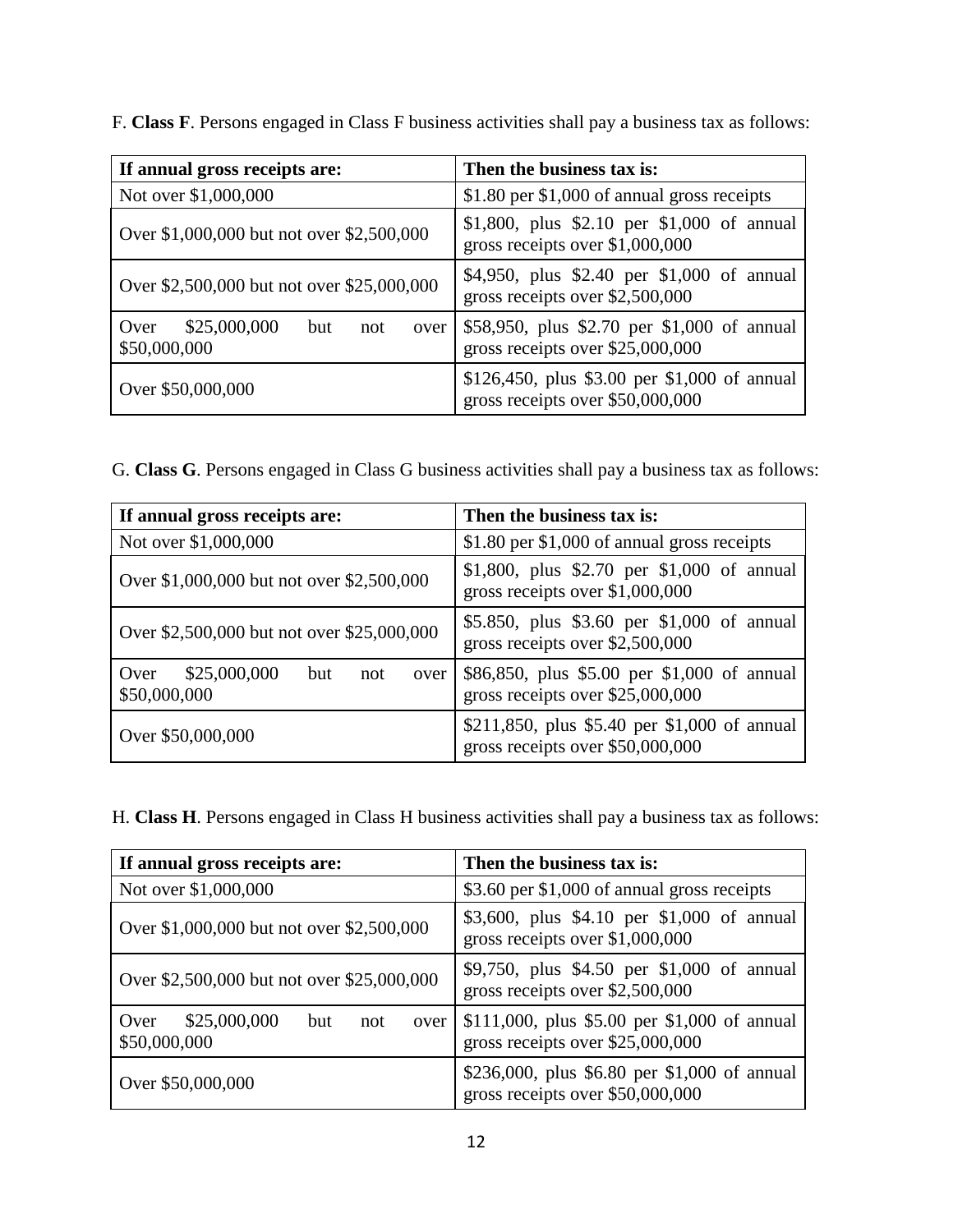I. **Class I**. Persons engaged in Class I business activities shall pay a business tax as follows:

| If annual gross payroll are:                               | Then the business tax is:                                                       |
|------------------------------------------------------------|---------------------------------------------------------------------------------|
| Not over \$1,000,000                                       | \$1.20 per \$1,000 of annual gross payroll                                      |
| Over \$1,000,000 but not over \$2,500,000                  | \$1,200, plus \$1.50 per \$1,000 of annual<br>gross payroll over $$1,000,000$   |
| Over \$2,500,000 but not over \$25,000,000                 | \$3,450, plus \$1.90 per \$1,000 of annual<br>gross payroll over \$2,500,000    |
| \$25,000,000<br>Over<br>but<br>not<br>over<br>\$50,000,000 | \$46,200, plus \$2.20 per \$1,000 of annual<br>gross payroll over \$25,000,000  |
| Over \$50,000,000                                          | \$101,200, plus \$2.40 per \$1,000 of annual<br>gross payroll over \$50,000,000 |

J. **Class J**. Persons engaged in Class J business activities shall pay a business tax as follows:

| If annual gross receipts are:                              | Then the business tax is:                                                        |
|------------------------------------------------------------|----------------------------------------------------------------------------------|
| Not over \$1,000,000                                       | \$2.40 per \$1,000 of annual gross receipts                                      |
| Over \$1,000,000 but not over \$2,500,000                  | \$2,400, plus \$3.10 per \$1,000 of annual<br>gross receipts over $$1,000,000$   |
| Over \$2,500,000 but not over \$25,000,000                 | \$7,050, plus \$3.80 per \$1,000 of annual<br>gross receipts over \$2,500,000    |
| \$25,000,000<br>Over<br>but<br>not<br>over<br>\$50,000,000 | \$92,550, plus \$4.50 per \$1,000 of annual<br>gross receipts over \$25,000,000  |
| Over \$50,000,000                                          | \$205,050, plus \$4.80 per \$1,000 of annual<br>gross receipts over \$50,000,000 |

# **7.04.210 Class K: Residential Rental, Non-Residential Rental**.

A. Persons engaged in Class K business activities shall pay a business tax of \$10.81 for each \$1,000 of annual gross receipts if they own 4 units or less. If they own 5 units or more, the rate is \$28.80 for each \$1,000 of annual gross receipts.

B. A person otherwise subject to the business tax described in subsection A of this section shall not be exempt by reason of the fact that one or more persons may reside within a building or structure where the primary purpose of the particular tenancy or the primary use or right to use by the tenant is for some purpose other than dwelling, sleeping, or lodging.

C. One-Year Exemption for buildings and major renovations completed before July 1, 2021.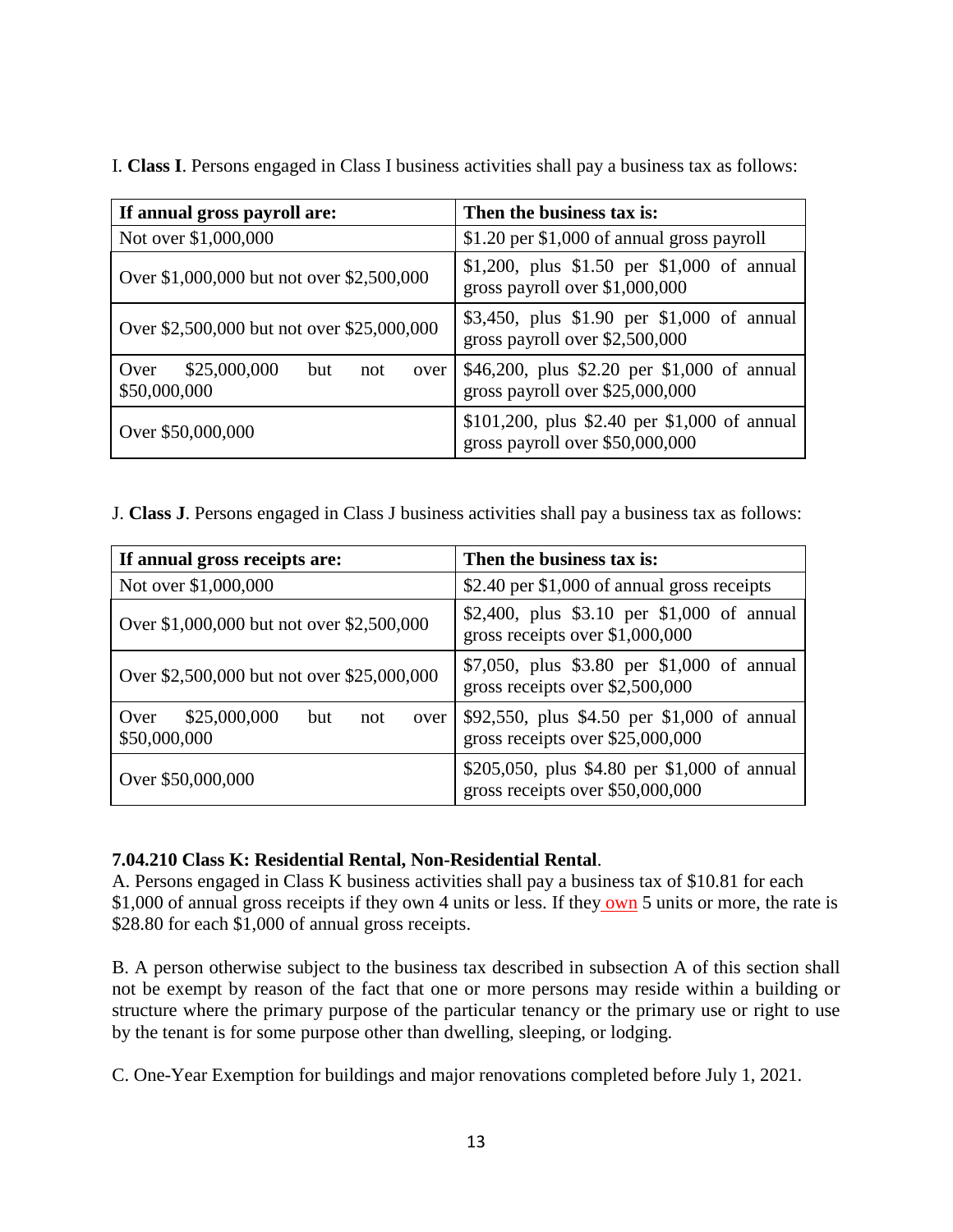- 1. All new buildings and those buildings on which major renovations are completed before July 1, 2021 will be eligible for a one-year exemption from the business tax rate described in subsection A of this section.
- 2. A person that qualifies for this exemption shall pay a business tax of sixty dollars (\$60.00) per year or fractional part thereof for the first thirty-three thousand three hundred thirty-five dollars (\$33,335.00) or less of annual gross receipts, plus one dollar (\$1.00) for each additional one thousand dollars (\$1,000.00) of annual gross receipts or fractional part thereof in excess of forty-four thousand four hundred forty-five dollars (\$44,445.00), during the one-year exemption period.
- 3. In determining the one-year exemption period:

a. The one-year exemption shall be deemed to commence in the year in which new buildings and/or major renovations are completed and to end in the first year from the year of completion irrespective of the date on which an application for exemption is filed.

b. There will be no extensions of the one-year exemption period for subsequent major renovations after the first major renovations are completed.

c. All lessors are entitled to only one one-year exemption for each business location. The one-year exemption applies to the building or structure and not the lessor.

d. There will be no proration in applying for the one-year exemption. The year in which new buildings are completed or major renovations are completed shall be considered to be a full year regardless of the date of completion.

- 4. To qualify for an exemption, the person must file an a exemption application on a form prescribed by the city.
- 5. Definitions applicable to this subsection are as follows:

"Major renovation" means any instance where the cost of renovation is equal to or exceeds fifty (50%) percent of the after-renovation appraised value of the building as determined by a certified, independent appraiser.

"New building" means any newly constructed building completed after July 1, 1981 for which a temporary certificate of occupancy or certificate of occupancy has been issued by the city.

"New lessor" means any change which results in an eighty (80%) percent or more change of ownership.

6. Notwithstanding any other terms of this Section, the exemption described in this subpart applies only to persons engaged in the business of renting or letting a building, structure, or other property for commercial/industrial purposes, or a portion of such building,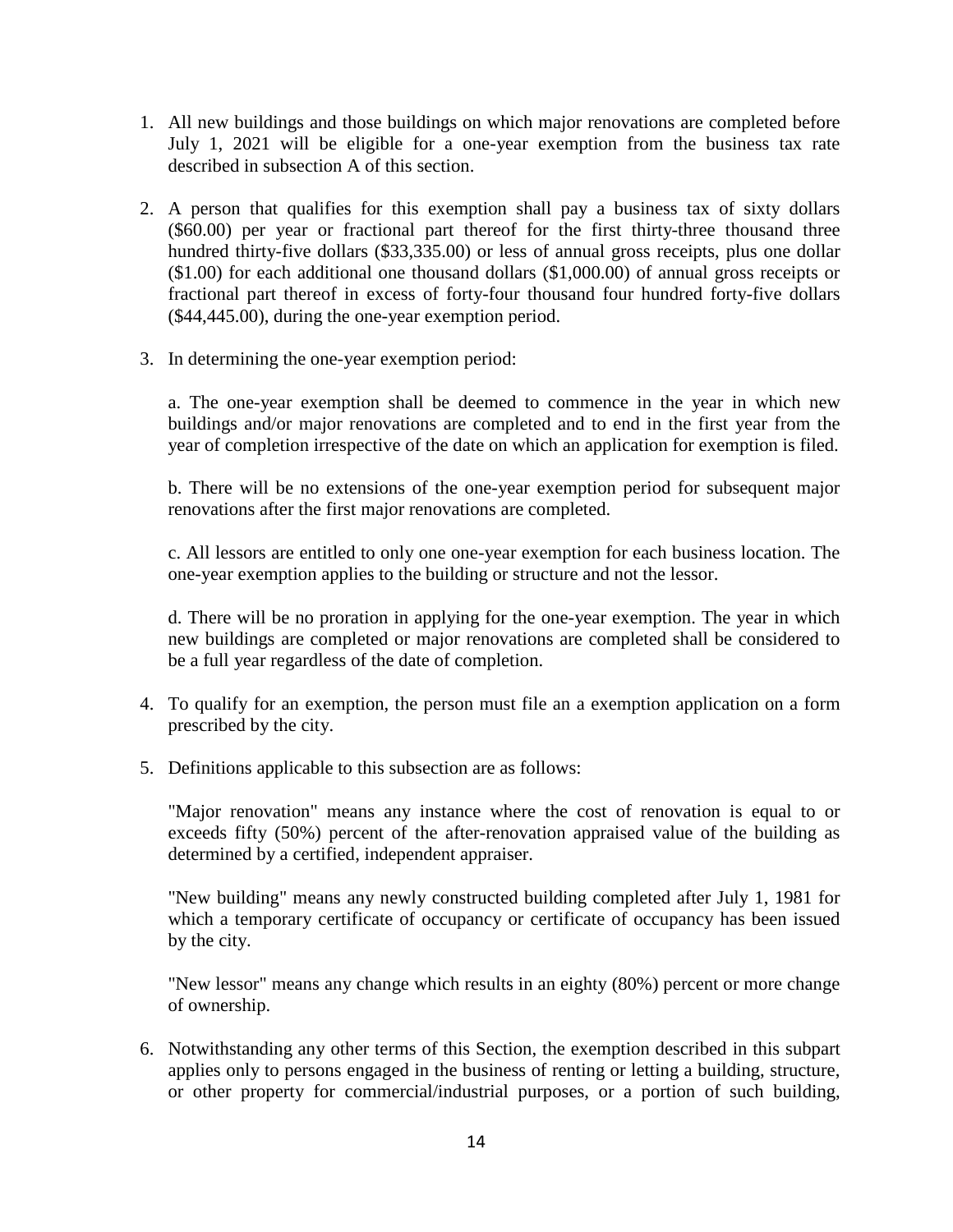structure, or property within the city for a purpose other than dwelling, sleeping, or lodging to a tenant. Notwithstanding any other terms of this Section, the exemption created by this Section 7.04.210(C) shall not apply to any new buildings completed after July 1, 2021 or buildings on which major renovations are completed after July 1, 2021.

- D. Tax Exemption/Reduction for Owner-Occupied Rental Property.
	- 1. For the purpose of this subsection D, "Owner" is defined as a natural person, who is an owner of record holding an interest equal to or greater than thirty- three percent (33%) in the property.
	- 2. For the purposes of this subsection D, "household income" shall not include the income of a person renting a room in a single-family house, townhouse, or condominium unless the person is a member of the Owner's family.
	- 3. An Owner of a single-family house, townhouse, or condominium who offers for rent no more than two (2) rooms in said house, townhouse, or condominium shall be exempt from the business tax described in subsection A of this section if:
		- (a) the Owner currently lives in the house, townhouse, or condominium as his or her principal place of residence and has received the homeowner property tax exemption on their County property assessment under California Revenue and Taxation Code section 218; and
		- (b) the Owner has owned and lived in the house, townhouse, or condominium as his or her principal place of residence for at least one (1) year immediately preceding the application of this exemption; and
		- (c) the Owner's total household income from all sources is less than or equal to 150% of the Area Median Income (AMI); and
		- (d) the Owner has no ownership interest in any other residential rental property in the City of Richmond.
	- 4. An Owner of a single-family house, townhouse, or condominium who offers for rent three (3) rooms in said house, townhouse, or condominium shall only be required to pay the business tax described in subsection A of this section on one-third (1/3) of the total annual gross receipts if the Owner satisfies all of the conditions set forth above in subsections D.3.a-d of this section.
	- 5. An Owner of two dwelling units on a parcel, or a single dwelling unit on a parcel with one or two accessory dwelling unit(s) (ADUs) shall be exempt from the business tax described in subsection A of this section if:
		- (a) the Owner currently lives in one of the dwelling units as his/her principal place of residence and has received the homeowner property tax exemption on their County property assessment under California Revenue and Taxation Code section 218; and
		- (b) the Owner has owned the property and lived in one of the dwelling units as his/her principal place of residence for at least one (1) year immediately preceding the application of this exemption; and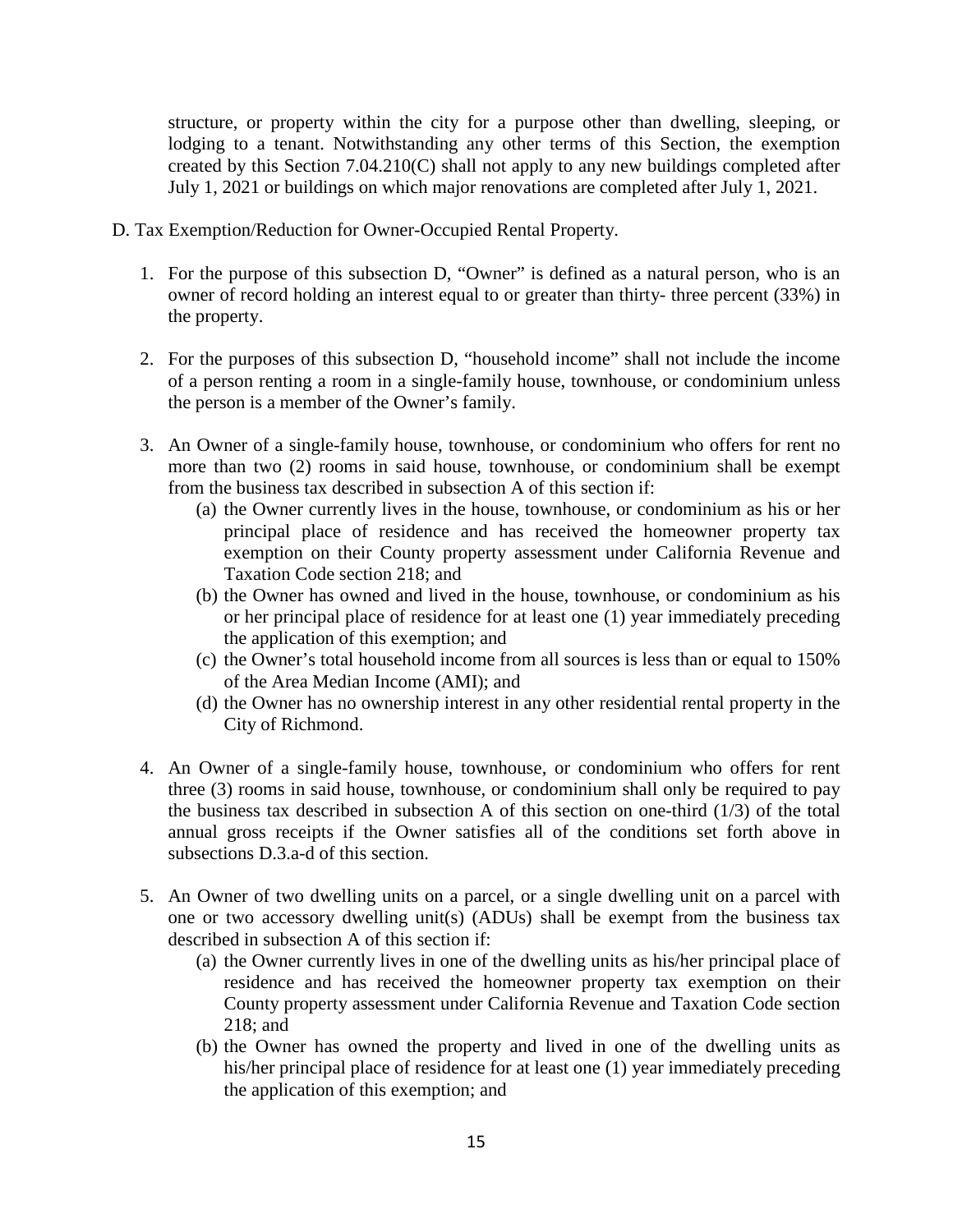- (c) for duplexes, the rental unit is a "Controlled Rental Unit" as defined in Richmond Municipal Code section 11.100.030.; and
- (d) the Owner's total household income from all sources is less than or equal to 150% of the Area Median Income (AMI); and
- (e) the Owner has no ownership interest in any other residential rental property in the City of Richmond.
- 6. The exemption and reduction to the business tax described in subsection A provided for in this subsection D shall apply only to rental agreements with a tenancy term of 30 days or more; it shall not apply to Short Term Residential Rentals.
- 7. The exemption and reduction to the business tax described in subsection A provided for in this subsection D shall not be applied retroactively to taxes paid or due on or before December 31, 2019.
- 8. The exemption and reduction to the business tax described in subsection A provided for in this subsection D is a provisional adjustment to the business tax and shall be effective from July 1, 2020 through December 31, 2030 ("Effective Term"). On January 1, 2031 and thereafter, the tax rate described in subsection A shall be applied without consideration of subsection D, unless the Effective Term is further extended by the City Council.
- 9. The City Manager or designee may create regulations to implement this subsection including, but not limited to, documentation requirements to verify Owner occupancy and income requirements set forth in this subsection D, and an administrative option of receiving tax savings pursuant to subsection D through rebate to property owner. Prior to adoption of any regulations pursuant to this section, the City Administration must publicize and hold at least one community meeting for stakeholders and the public.
- E. Rental of Five or More Units of Residential Real Property Exemptions
	- 1. Notwithstanding Section 7.04.210(A), gross receipts from the rental of five or more residential units in the City of Richmond shall not include the following categories of dwelling units:
		- (a) dwelling units owned by a nonprofit corporation whose primary purpose is the provision of affordable housing, as described in 7.02.262;
		- (b) dwelling units whose rents are controlled under state or federal law, deed restrictions, or agreement with public agencies, at rental rates that are affordable to households earning no more than 80% of AMI and whose tenants are incomequalified;
		- (c) any unit subject to rent control under Chapter 11.100;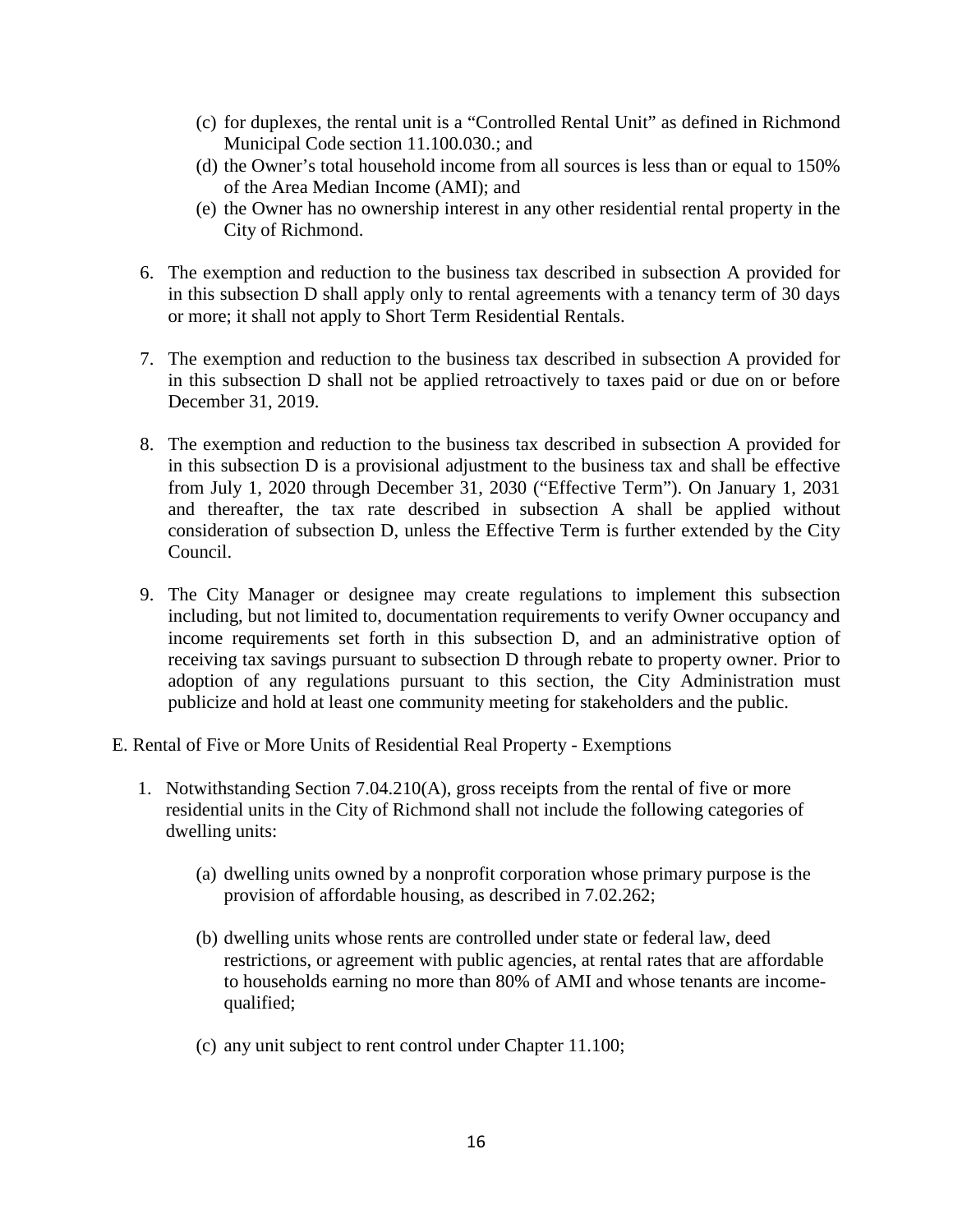- (d) units occupied by tenants receiving monthly rental assistance (such as Section 8 vouchers) from the Richmond Housing Authority or City of Richmond; and
- (e) any dwelling unit during the first 12 years after the issuance of a certificate of occupancy.
- 2. Any person who would otherwise be subject to the tax imposed under this Section may seek a 1 year hardship exemption due to exceptional circumstances. The City Manager may approve such applications for good cause. Such approvals shall be in writing and specifically state the factors that constitute good cause. Any hardship exemption shall be effective for one tax year only, after which it will expire. Taxpayers who seek hardship exemptions must reapply every year.

### **7.04.220 Class L: Cannabis Business**

Persons engaged in Class L business activities shall pay a business tax of \$50.00 per year or fractional part thereof for each \$1,000 of annual gross receipts.

Any exemption or exclusion contained in this Chapter 7.04 for gross receipts of charitable and/or nonprofit organizations shall not apply to persons engaged in a cannabis business.

### **7.04.225 Class M: Firearms Ammunition**

Persons engaged in Class M business activities shall pay a business tax of \$60.00 per year or fractional part thereof for the first \$2,500 or less of annual gross receipts, plus \$24.00 per year for each additional \$1,000 of annual gross receipts in excess of \$2,500.

### **7.04.230 Class N: Taxi and Limousine Service**

Persons engaged in Class N business activities shall pay a business tax of \$75 for each ambulance or limousine and \$180 for each taxicab permit.

### **7.04.235 Class O: Transportation and Trucking**

A. Persons engaged in Class O business activities based upon the average number of persons employed by such business in the City shall pay an annual business tax as follows:

\$72 for the first person employed, then:

- 1. \$18 per person for the next 19 persons employed;
- 2. \$9 per person for the next 80 persons employed;
- 3. \$7.50 per person for the next 100 persons employed;
- 4. \$4.50 per person for all other persons employed.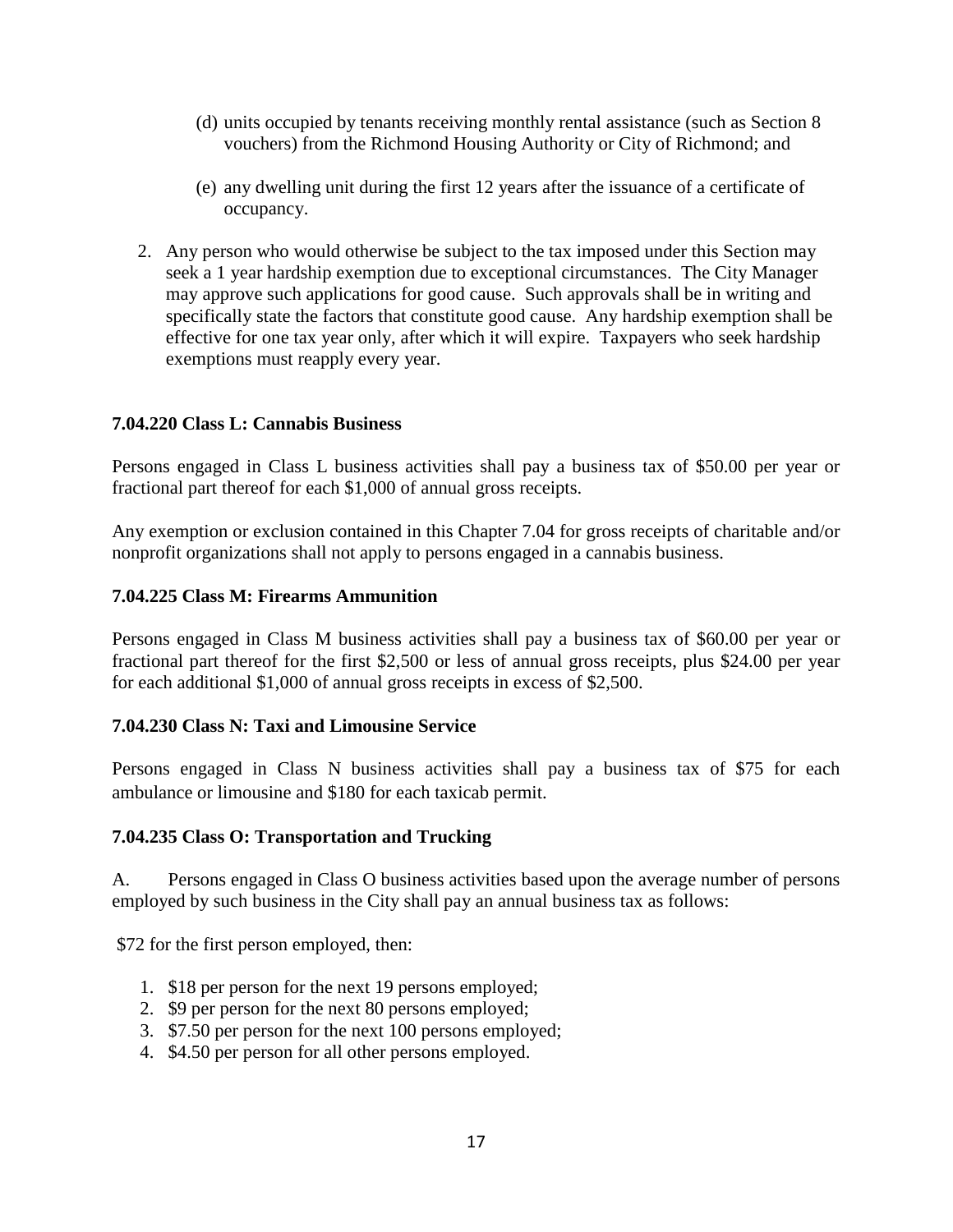B. "Average number of persons employed" means the average number of persons employed daily in the business for the period of one year, and shall be determined by ascertaining the total number of hours of service performed by all employees during the previous year, and dividing the total number of hours of service thus obtained by the number of hours of service constituting a day's work, according to the custom or laws governing such employments, and by again dividing the sum thus obtained by the number of business days in each year. In computing the "average number of persons employed," fraction of numbers shall be excluded. "Employee," as used in this section, means all persons engaged in the operation or conduct of the business, whether as owner, any member of the owner's family, partner, manager, and any and all other persons employed or working in said business.

# **7.04.240 "Annual Gross Receipts"—Definition—First Certificate.**

"Annual gross receipts" for a newly established business receiving its first business tax certificate shall mean the total gross receipts received from the initiation of any business activities to the expiration of the person's first business tax certificate.

Every person applying for the first business tax certificate for a newly established business shall provide a reasonable estimate of their anticipated gross receipts for the period from the initiation of any business activities to the expiration of its first business tax certificate. The applicant shall pay an initial tax payment based on the estimate.

In a manner and time prescribed by the City Manager, the city shall allow a credit against future taxes for any overpayment in comparison to actual gross receipts and the applicant shall make an additional payment for any undercharge in comparison to actual gross receipts. The true up required by this paragraph shall proceed regardless of whether the person seeks a second business tax certificate.

The City Manager may demand any information necessary to verify any estimate, reject any estimate, or unilaterally amend any estimate to conform to the City Manager's understanding of a reasonable estimate of any person's anticipated gross receipts based on any factual information in the City Manager's possession.

# **7.04.245 "Annual Gross Receipts"—Definition—Second Certificate**.

"Annual gross receipts" for a business receiving its second business tax certificate means the total gross receipts received from January 1 to December 31 of the year for which the business tax certificate is issued.

Every person applying for a second business tax certificate shall provide a reasonable estimate of their anticipated gross receipts for the period from January 1 to December 31 of the year for which the business tax certificate is issued. The applicant shall pay an initial tax payment based on the estimate.

In a manner and time prescribed by the City Manager, the city shall allow a credit against future taxes for any overpayment in comparison to actual gross receipts and the applicant shall make an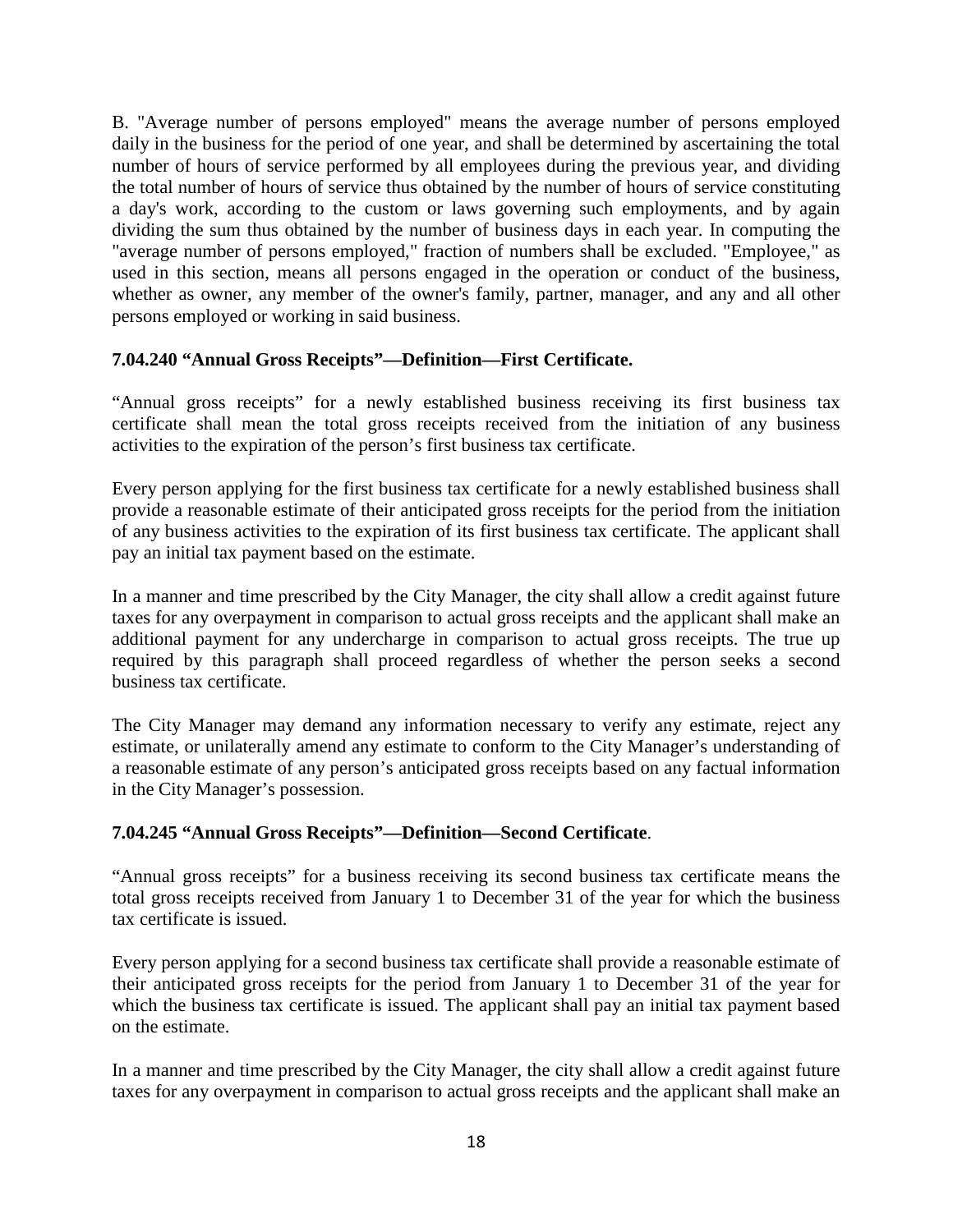additional payment for any undercharge in comparison to actual gross receipts. The true up required by this paragraph shall proceed regardless of whether the person seeks a further business tax certificate.

The City Manager may demand any information necessary to verify any estimate, reject any estimate, or unilaterally amend any estimate to conform to the City Manager's understanding of a reasonable estimate of any person's anticipated gross receipts based on any factual information in the City Manager's possession.

# **7.04.250 "Annual Gross Receipts"—Definition—Third Certificate and Thereafter**.

"Annual gross receipts" for a business receiving its third business tax certificate, and for any business tax certificates, means the total gross receipts received from January 1 to December 31 of the year immediately preceding the year for which the business tax certificate is issued.

### **7.04.251 "Annual Gross Receipts"—Definition—Construction Contractors**.

Any person engaging in the business of a construction contractor shall apply the method for determining "annual gross receipts" defined in section 7.04.240 with respect to its first business tax certificate.

Any person engaging in the business of a construction contractor shall apply the method for determining "annual gross receipts" defined in section 7.04.245 with respect to its second business tax certificate and for all business tax certificates applied for thereafter, notwithstanding any terms to contrary in section 7.04.245 or 7.04.250.

### **7.04.260 Alternative Rate: Small business enterprises**.

Notwithstanding any other provisions of this chapter, small business enterprises may elect to pay business tax either at the rates stated herein or, as an alternative, at a flat amount of \$100 for each business tax certificate. The City may require any small business enterprise to submit any documentation deemed necessary by the City Manager to monitor the application of this exemption.

Any person electing to pay the alternative rate pursuant to this section shall be required to obtain a business license and timely file for the alternative rate and subsequent renewals before the applicable delinquency date. The failure to timely file or renew prior to the date the taxes would otherwise have been delinquent shall render the alternative rate inapplicable and shall subject the person to the tax that would otherwise be payable as well as to any applicable interest and penalties.

The term "small business enterprise" shall mean and include any person who meets both of the following criteria:

1. Annual gross receipts that do not exceed \$250,000; and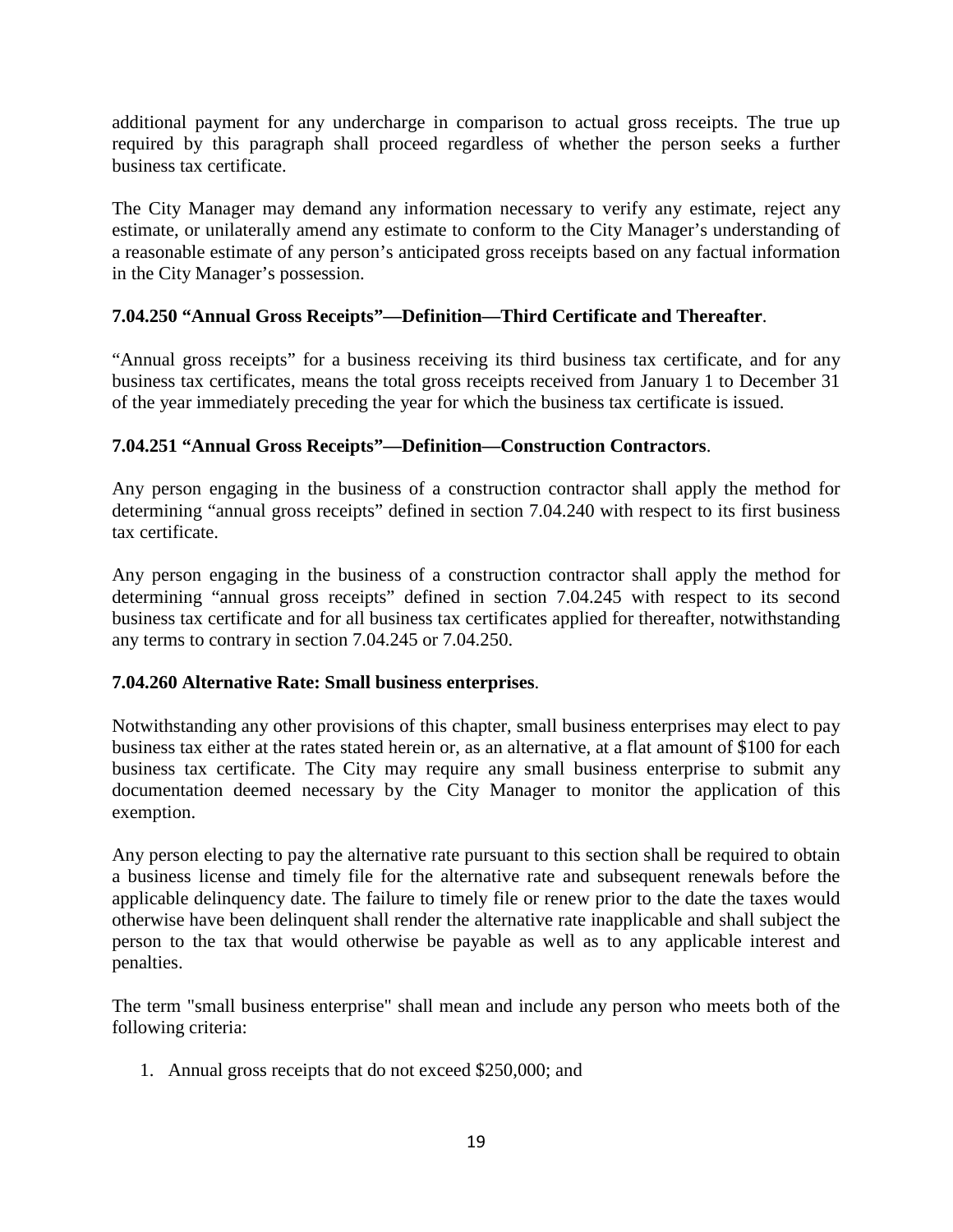2. Business activity is not classified as Class K, residential rental or non- residential rental, or Class L, cannabis businesses.

# **7.04.261 Exemption: Buildings rented by the city**.

A person who rents or leases a building to the city shall be exempt from the business tax to the extent the taxpayer receives gross receipts from the city with respect to the rental or lease of the building, if the city and the person enter into an agreement pursuant to which the city assumes responsibility for payment of the business tax.

# **7.04.262 Exemption: Affordable housing developments**.

A. *General Rule.* A person engaged in residential rental of a property that is eligible for a partial property tax exemption pursuant to Section 214(g) of the California Revenue and Taxation Code shall be exempt from business tax liability with respect to the property through a reduction in the person's total gross receipts in an amount to equal to the gross receipts derived from the property multiplied by the percentage used to calculate the person's partial property tax exemption pursuant to Section 214(g) of the California Revenue and Taxation Code.

B. *Conditions.* Any person entitled to a deduction pursuant to this section shall provide the city with any information deemed necessary by the City Manager to confirm that the property is eligible for a partial property tax exemption pursuant to Section  $214(g)$  of the California Revenue and Taxation Code and the extent to which such property is eligible for such exemption.

C. *Denial of Exemption.* The city may deny the deduction provided for by this section, in part or in whole, to any person who the City Manager reasonably believes does not qualify for, or has miscalculated, the partial property tax exemption created by Section 214(g) of the California Revenue and Taxation Code, regardless of any determinations made or exemptions granted by any other public or private party.

# **7.04.263 Exemption: Family daycare**.

Every person licensed by the State of California Department of Social Services as a family daycare provider, and maintaining a state license permitting up to fourteen (14) children or less per facility, shall be exempt from the business tax imposed under this chapter to the extent that they derive gross receipts from such activity. Persons seeking an exemption pursuant to this section must submit an annual statement, as described in Section 7.04.300, together with a copy of the most current license issued by the State of California Department of Social Services to the city.

# **7.04.264 Exemption: Franchisees.**

The provisions of this Chapter shall not apply to: (1) any public utility paying franchise payments to the City; and (2) any person or business paying sums under a contract with the City for the privilege of collecting sold wastes.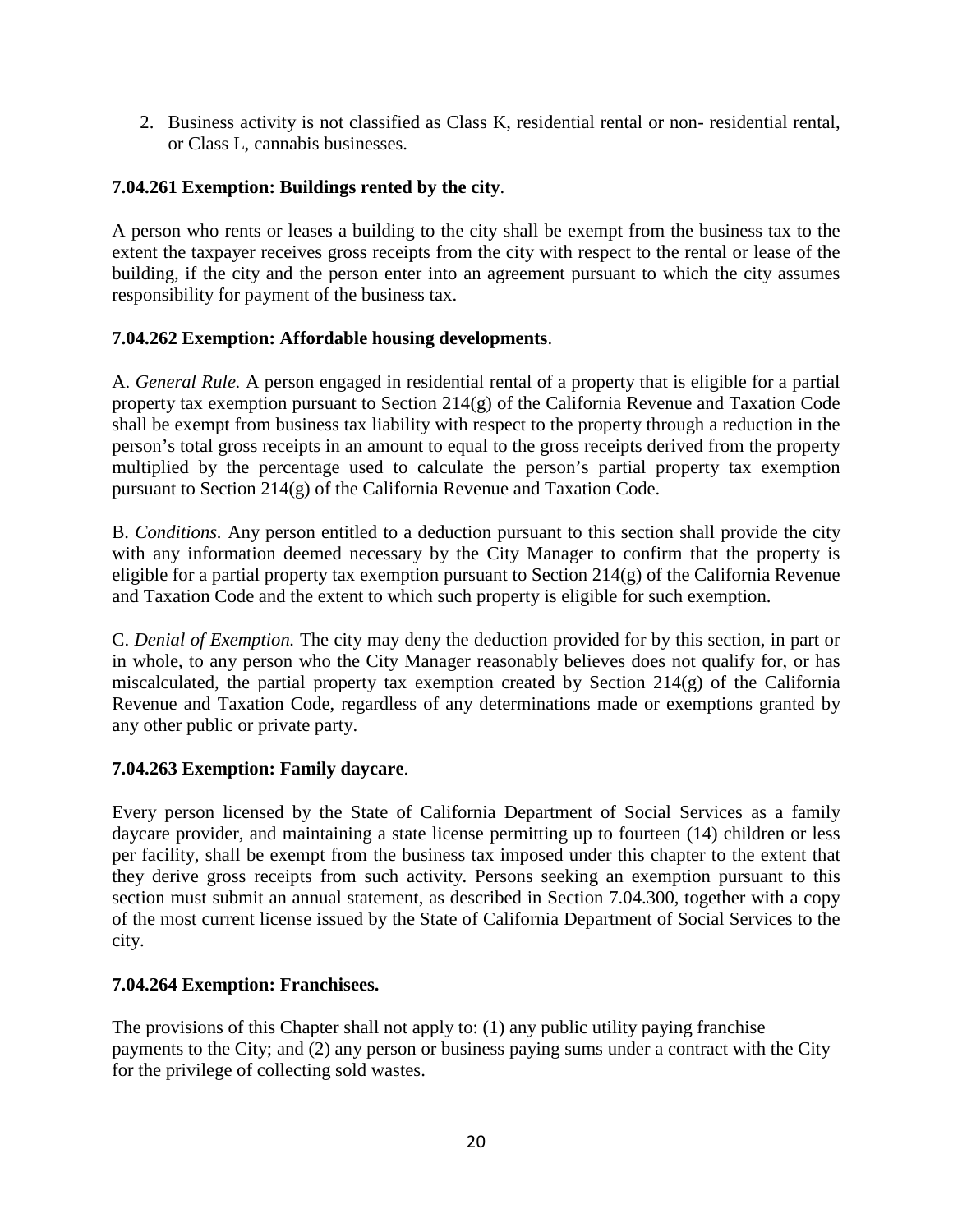### **7.04.265 Optional method of determining tax**.

When a person engages in two or more business activities, other than manufacturing, which are taxed on the basis of gross receipts under different provisions of this chapter, such person may elect to combine all such gross receipts and pay a tax determined by applying the rate of tax applicable to that business activity producing the greatest amount of gross receipts, subject to the following provisions:

- 1. All businesses must be conducted at the same location; and
- 2. The gross receipts of all business activities, except the business producing the greatest amount of gross receipts, must not exceed twenty (20%) percent of the total combined gross receipts of all business activities.

Each person required to obtain a business tax certificate for engaging in the business of selling firearms or firearms ammunition shall not be required to obtain a business tax certificate for activities covered by any other section of this chapter and shall pay tax on gross receipts derived from any activity covered by any section of this chapter at the rate prescribed for gross receipts from the sale of firearms or firearms ammunition.

### **7.04.266 Raw Materials**.

Any person engaging in the business activity of a manufacturer may deduct the value of raw materials actually used from their calculation of annual gross receipts. Only the value of raw materials actually used during the same time period as the time period used to calculate the person's annual gross receipts may be deducted.

### **7.04.270 Constitutional Apportionment**.

A. *Right to Apportionment.* No taxes, penalties, fees, or interest provided for by this chapter shall be applied so as to impose an undue burden upon interstate commerce or be violative of the equal protection and due process clauses of the constitutions of the United States and of the State of California.

B. *Submission of Application*. If any person believes that any business tax places an undue burden upon interstate commerce or violates the constitution of the United States or State of California, the person may apply to the City Manager for an adjustment of the tax. Such application must be in writing within one-year after the original deadline to pay the underlying tax. If the person does not make such request within one-year, they shall be conclusively deemed to have waived any adjustment for that year.

Each person submitting an application shall by sworn statement and supporting testimony, show the proposed apportionment method, describe the extent to which the person conducts any business activities within and outside of the city and provide any other information that the City Manager may deem necessary to determine the extent, if any, of the undue burden or violation.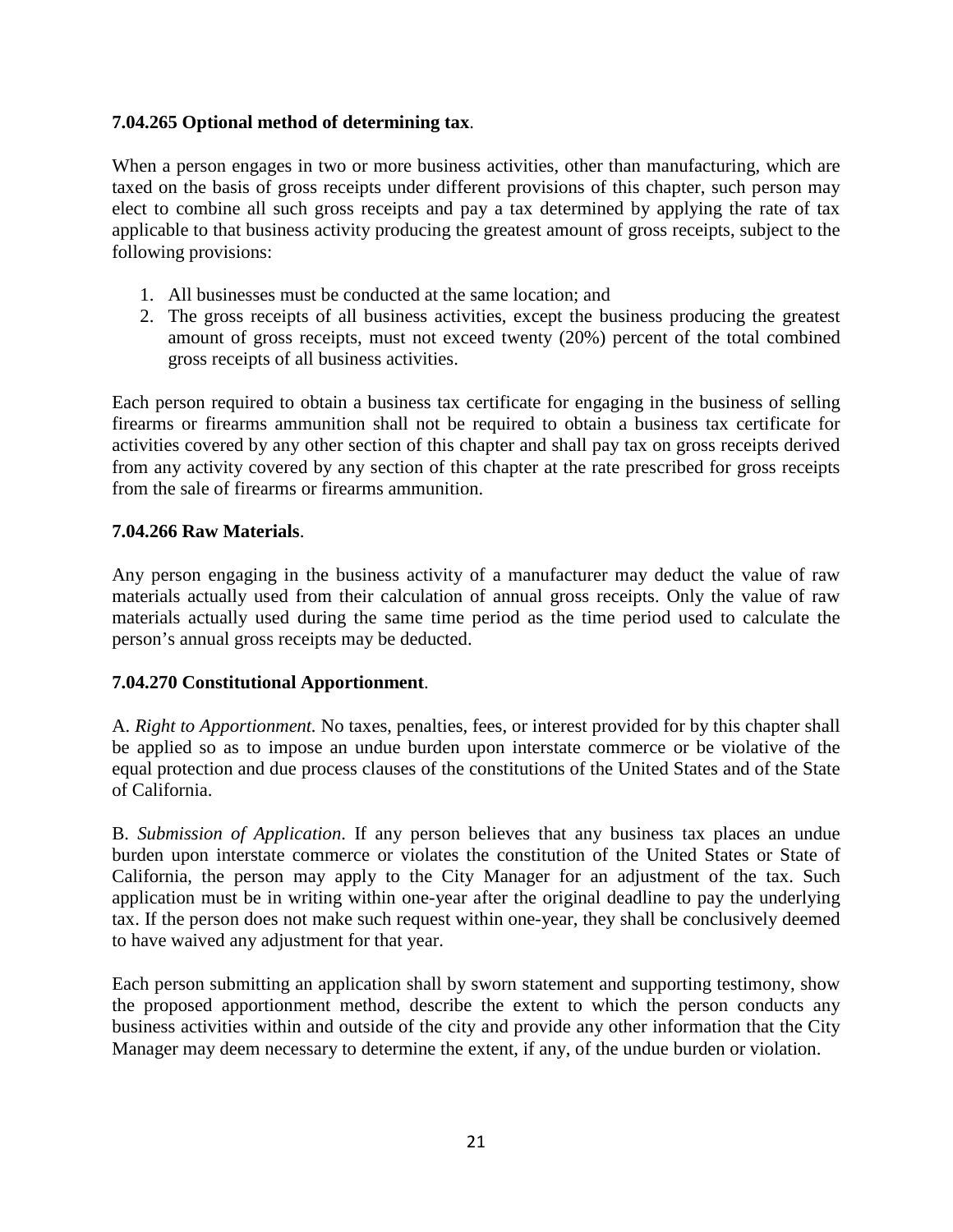C. *Consideration of Application.* With respect to any application, the City Manager shall conduct an investigation, and shall fix as the tax an amount that is reasonable and nondiscriminatory, or if the tax has already been paid, shall order a refund of the amount over and above the tax so fixed. In fixing the tax to be charged, the City Manager shall have the power to base the tax upon a percentage of gross receipts or any other measure that will assure that the tax assessed is uniform with that assessed on businesses of like nature, so long as the amount assessed does not exceed the tax as prescribed by this chapter. In no event is any taxpayer entitled to a refund that results in a windfall to such taxpayer. If the City Manager determines no adjustment is necessary, they may require the person to submit a sworn statement of the gross receipts and pay the amount of tax determined by the City Manager.

D. *Guidelines*. The City Manager may issue guidelines to be used to determine the appropriate apportionment method for any given business. Such guidelines may be general or specific to a particular industry or industries.

# **7.04.300 Certificates—Issuance, Declaration, Content, Due Date**

A. *Annual Certificate and Written Declaration.* Every person engaging in business activities in the city shall file with the city an annual written statement setting forth the then applicable factor or factors that constitute the measure of the tax, together with such other information as may be required by the City Manager. Written statements shall include a declaration confirming, under penalty of perjury, that the information contained in the application is true and correct. Each applicant who is subject to the contractor's license law, shall state that they are licensed under such law, that this license is in full force and effect, and the number of the license.

B. *New Business Registration.* Every person applying for a first business tax certificate for a newly established business shall provide any information to the city that the City Manager deems reasonably necessary to properly categorize the person's business activities and pay a registration fee (separate from the business tax) in the amount set forth in the City's master fee schedule (as amended from time to time) within thirty (30) days from the date of commencement of business activity. Failure to register shall subject the taxpayer to penalty and interest.

C. *Due Date - Rental Businesses.* With respect to any persons engaging in residential and nonresidential rental businesses activities, annual declarations and business tax payments shall be due by or before March 1 of each calendar year for which a person is issued a business tax certificate, unless the city council, in its discretion, declares a different due date.

D. *Due Date - All Other Businesses.* With respect to any persons engaging in any business activities other than residential and non-residential rental businesses activities, annual declarations and business tax payments shall be due by or before July 1 of each calendar year for which a person is issued a business tax certificate, unless the city council, in its discretion, declares a different due date.

E. *Estimates*. Persons who are unable to provide final figures before the due date for annual declarations and business tax payments shall provide estimates following procedures established by City Manager.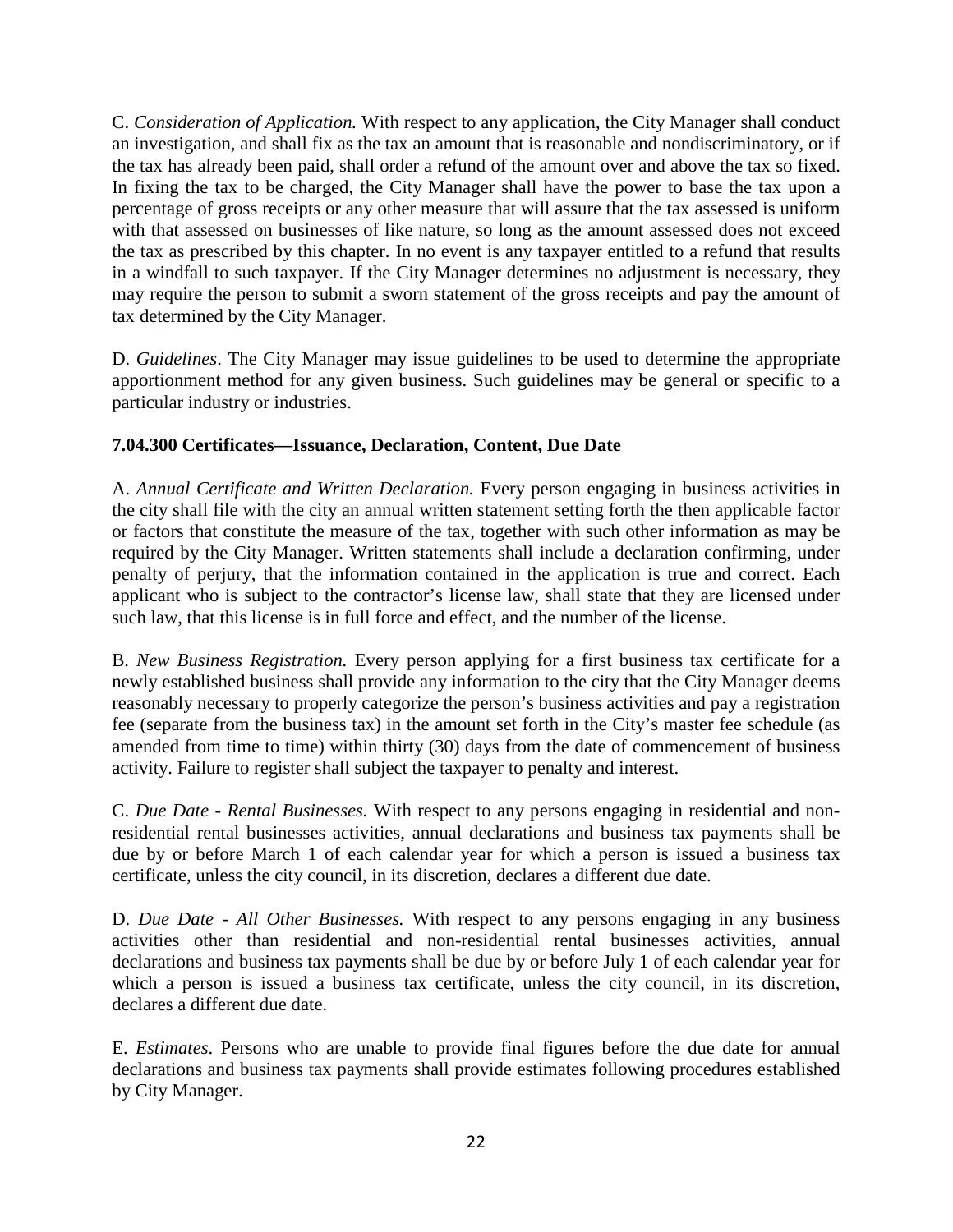F. *Holidays and Weekends*. To the extent any deadlines in this section fall on holidays or weekends, such deadlines shall be extended to the next business day.

G. *Certificate Contents*. Certificates shall contain the name of the business, the place where the business is to be carried on, the business activity, the date of the expiration of such business tax certificate, and such other information as the City Manager may deem appropriate.

H. *Refusal to Issue Certificate*. The City Manager may refuse to issue any person a business tax certificate for the same or any other business if such person has outstanding and unpaid liabilities pursuant to this chapter.

# **7.04.310 Related Entities**

- A. *Definition.* "Related entities" means any business units that are commonly owned and integrated in a way that transfers value among the business units and includes any business units that comprise part of a "unitary business" as defined by California law and any business units that are required to, actually do, or may, file a combined report pursuant to California Revenue & Taxation Code section 25102, or any statute or law that amends or supersedes that section.
- B. *Indicia of Related Entities*. The City Manager may presume that entities with common ultimate ownership and any of the following indicia, as determined by the City Manager, are related entities:
	- 1. *Same type of business*: Entities that engage in the same general line of business activity.
	- 2. *Steps in a vertical process*: Entities that engage in different steps in a large, vertically structured enterprise.
	- 3. *Strong centralized management*: Entities with strong central management, coupled with the existence of centralized departments for such functions as financing, advertising, research, or purchasing.

# **7.04.320 Master Certificates—Aggregation of gross receipts**

- A. *Applicability*. The following persons shall apply for a collective master certificate and any appropriate subsidiary certificates pursuant to the terms of this section:
	- 1. All persons and their related entities that generate gross receipts attributable to the City by engaging in similarly categorized business activities from separate branch establishments or places of business; and
	- 2. All persons who receive goods, wares, merchandise, services, or similar advantages in exchange for compensation that is excluded from the definition of "gross receipts" pursuant to exception 8 in section 7.04.110 and the person who provided such goods, wares, merchandise, services, or similar advantages.
- B. *Effect of Master Certificate--Aggregation of Gross Receipts*. For the purpose of determining the business tax due for any master certificate, all persons and related entities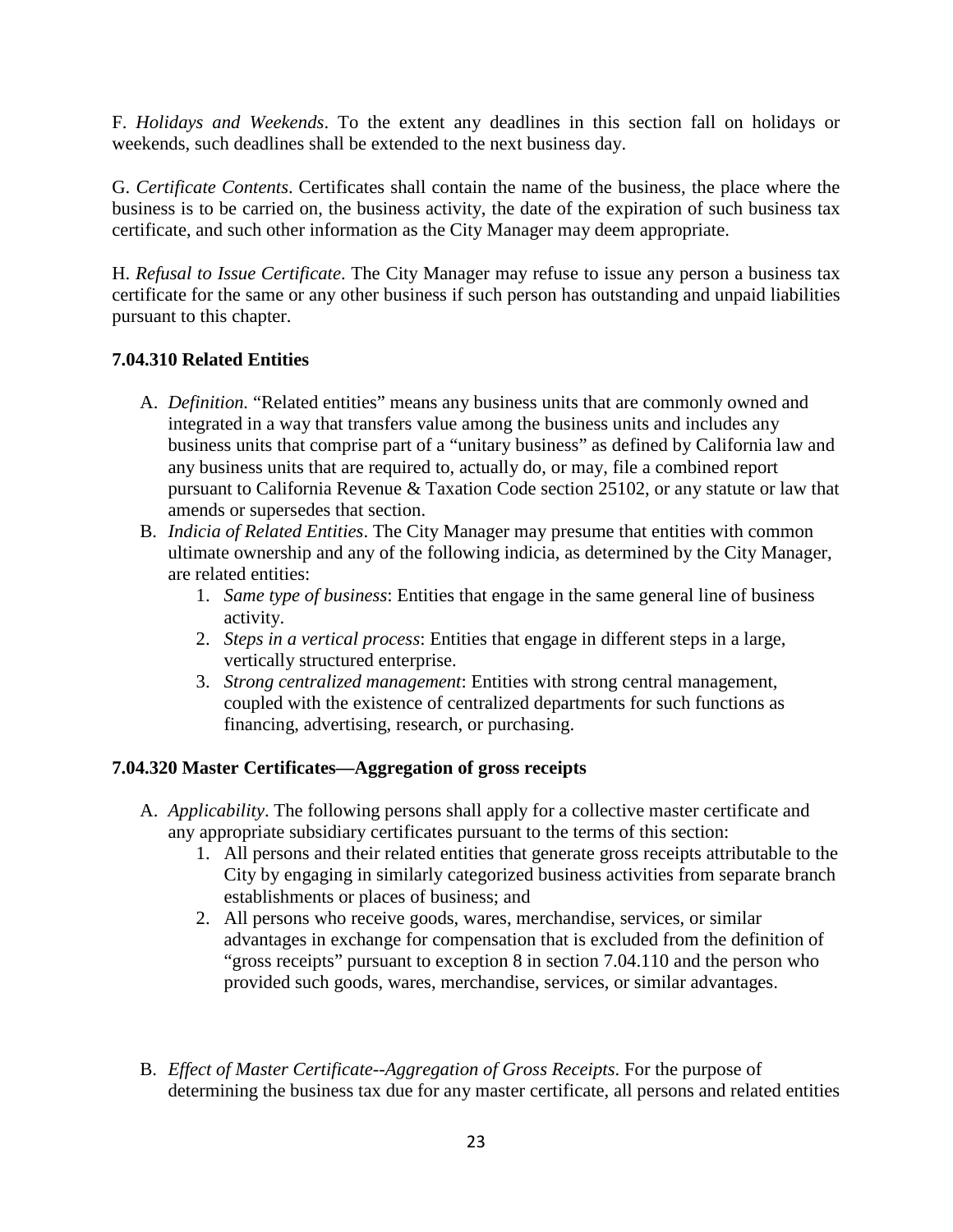conducting business activities pursuant to a master certificate shall aggregate the applicable annual gross receipts from all persons and related entities subject to the master certificate before applying the rates described in this chapter. Other subsidiary certificates shall not be subject to further tax.

With respect to any master certificate issued pursuant to subsection  $(A)(2)$  of this section, "annual gross receipts" shall include any gross receipts received on account of any goods, wares, merchandise, services, or similar advantages received in exchange for compensation that was excluded from the definition of "gross receipts" pursuant to exception 8 in section 7.04.110, in addition to any other applicable annual gross receipts.

C. *Maintenance of Master Certificate*. All persons required to apply for a master certificate pursuant to subsection (A)(1) of this section shall maintain such master certificate for at least as long as the persons or related entities generate gross receipts attributable to the city by engaging in similarly categorized business activities from separate branch establishments or places of business.

All persons required to apply for a master certificate pursuant to subsection  $(A)(2)$  of this section shall maintain such master certificate at least until:

- 1. They receive gross receipts on account of all goods, wares, merchandise, services, or similar advantages received in exchange for compensation that was excluded from the definition of "gross receipts" pursuant to the exclusion for "transactions between related entities" in section 7.04.110; or
- 2. Demonstrate, to the satisfaction of the City Manager, that they will never generate gross receipts on account of such goods, wares, merchandise, services, or similar advantages.

### **7.04.340 Public inspection**.

A. The following information for each business tax certificate under this chapter shall be available for inspection by the public during normal working hours:

- 1. The name and address of the business;
- 2. The name of the owner of the business, if such name is shown on the records filed pursuant to this chapter;
- 3. Industrial classification;
- 4. Expiration date;
- 5. Account number.

B. The City Manager may enact such regulations as are necessary to permit reasonable public access to the information. Such regulations may prescribe the time and manner in which to receive and act upon requests for such information.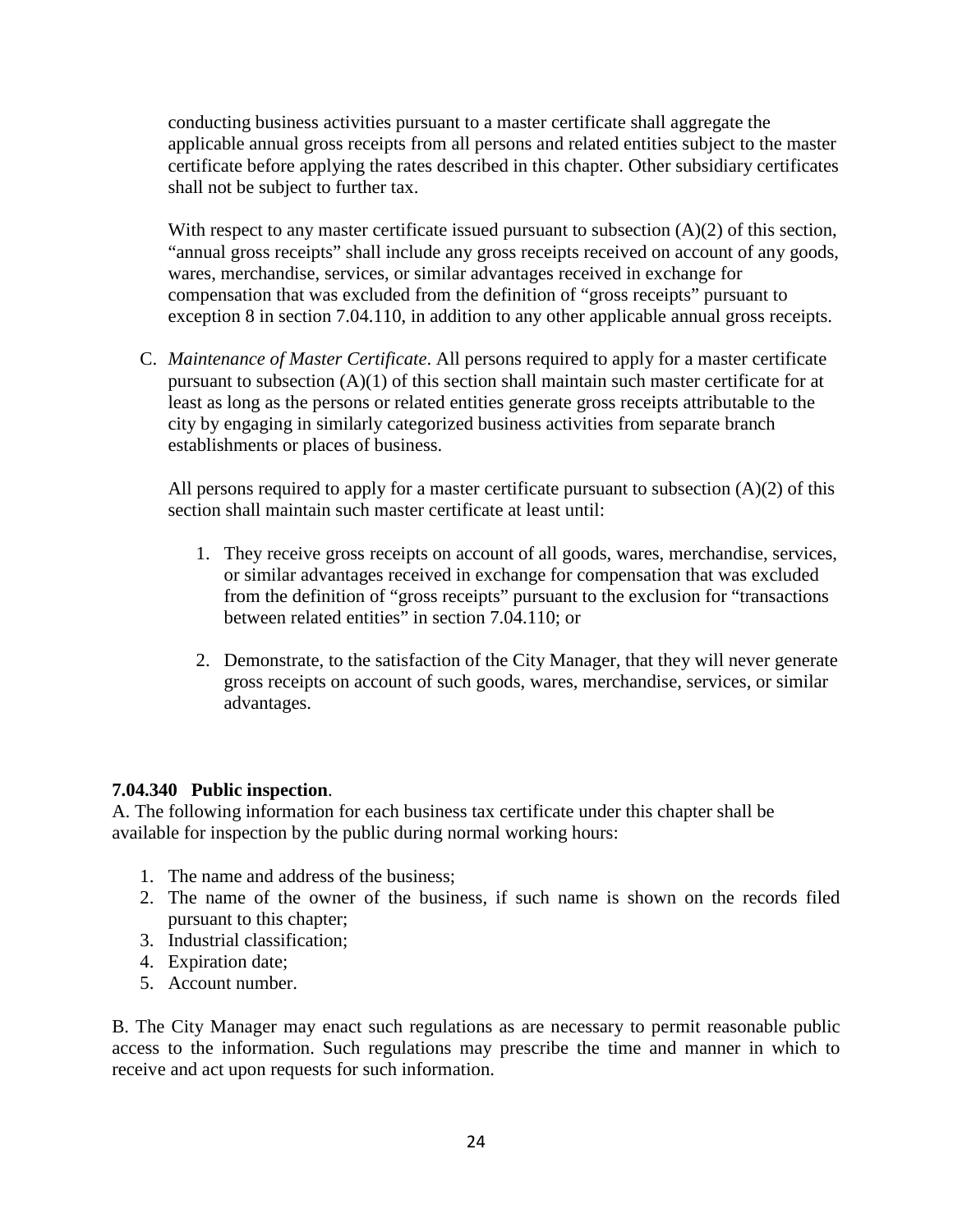No business tax certificate may be transferred or assigned or authorize any person other than the person named in the business tax certificate to carry on the business named or to transact such business in any place other than the place or location named without the written consent of the city. Any time the place of location for the carrying on of such business or the business name is changed, the person applying for such change shall pay a fee in the amount set forth in the city's master fee schedule.

### **7.04.350 Business tax certificate to be conspicuously posted—Exception**.

Every person having a business tax certificate and carrying on a business at a fixed place of business shall keep the business tax certificate conspicuously posted and exhibited while in force in a part of said place of business accessible to the view of the public.

Every person having such a business tax certificate and not having a fixed place of business shall carry such business tax certificate with him or her at all times while carrying on the business for which the same was granted.

The City Manager may designate appropriate staff who shall have the right to enter, free of charge and during business hours, any place of business for which a business tax certificate is required, for the sole purpose of verifying the existence of and to demand the exhibition of such tax business tax certificates for the current term from any person engaged or employed in the transaction of such business.

### **7.04.360 Lost certificate**.

The city shall issue a duplicate business tax certificate to replace any business tax certificate issued under the provisions of this chapter that has been lost or destroyed at no cost to the taxpayer for the first duplicate business tax certificate. Each replacement business tax certificate issued thereafter will be issued for the amount set forth in the city's master fee schedule (as amended from time-to-time).

### **7.04.370 Notice of business termination**.

Any business that ceases their normal and customary business activities within the city must notify the city within thirty (30) days of cessation of business activities. This notification must be in writing and signed by the registered business owner or authorized agent. Failure to file a timely notification will be subject to a late filing fee.

### **7.04.400 Penalty for nonpayment**.

A. The following non-payments are declared delinquent:

- 1. Every annual business tax or portion thereof that is not paid on or before the deadline to make such payment;
- 2. Every registration fee and portion thereof for a newly established business, that is not paid within thirty (30) days after commencing business; and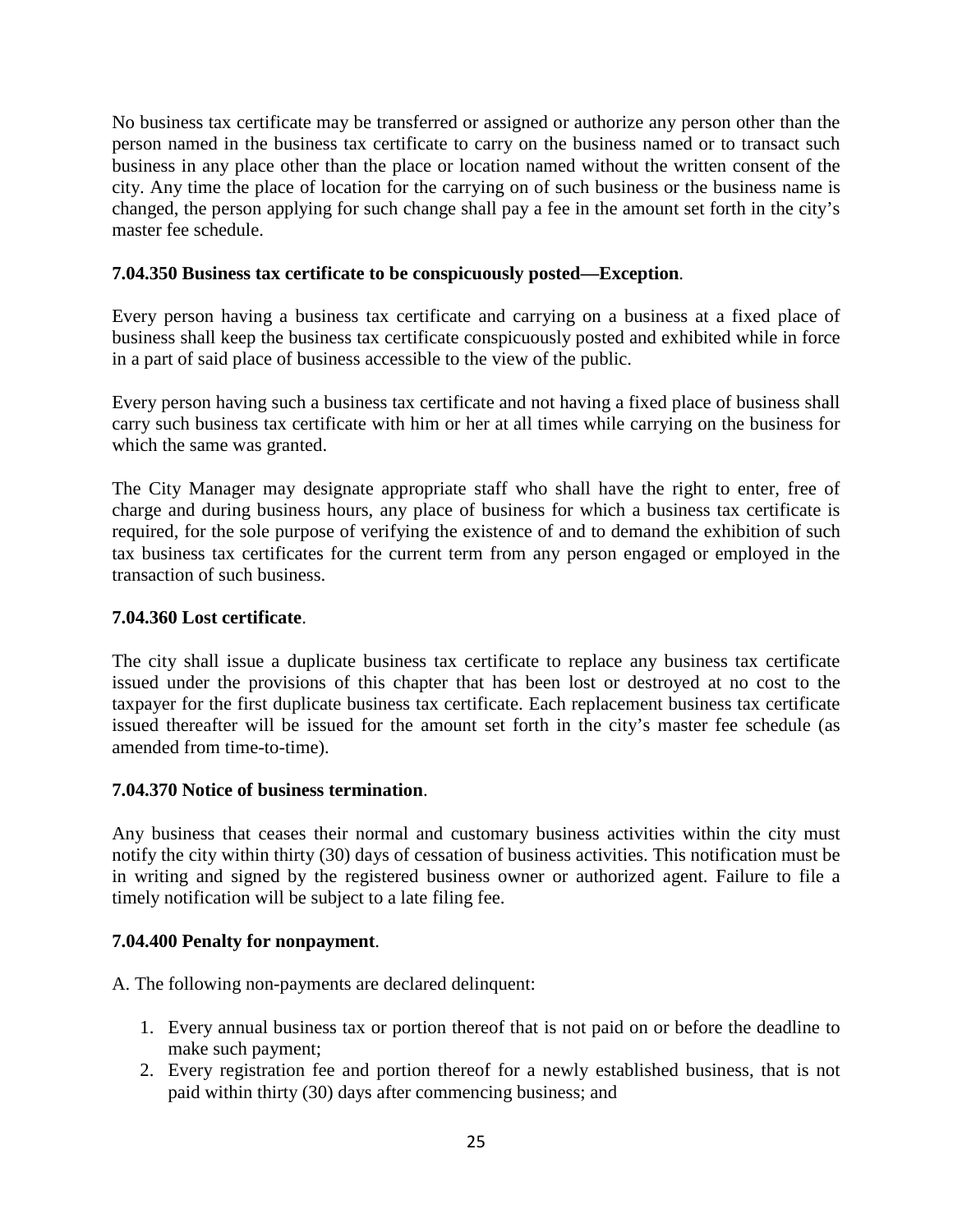- 3. Any other tax, penalty, fee, or interest, or portion thereof, that is not paid by any date and time established or declared pursuant to this chapter.
- 4. Any person whose non-payments are declared delinquent shall pay a penalty as follows:
	- (a) Ten percent (10%) of the total amount that remains delinquent as of the expiration of the deadline to make such payment; *plus*
	- (b) Twenty-five percent (25%) of the total amount that remains delinquent as of the expiration of sixty (60) days after the deadline to make such payment, not including any penalty amount. For the purpose of this subsection, any partial payments shall be first credited against any outstanding penalties and then against the principal delinquent amount.
- 5. Proof of payment of Business Tax or Registration Fee. If a dispute arises regarding the date a payment was received by the city, the burden of proof is on the taxpayer to demonstrate that the taxpayer made and the city received timely payment.

### **7.04.405 Timely Payment**

Payment is considered timely made and received if it is either actually received by the city or deposited in the United States mail on or before the date the payment is due. The following shall be considered proof of timely payments:

- 1. Cash register or electronic receipt issued by the city through an authorized employee, or through an online transaction, to those taxpayers making payment;
- 2. Certificate of mailing issued by the U.S. Post Office;
- 3. Certificate of registered or certified mail issued by the U.S. Post Office;
- 4. Receipt of delivery to private mail services; or
- 5. Postmark issued by the U.S. Post Office.

### **7.04.406 Interest**.

In addition to the penalties imposed, any person whose non-payments are declared delinquent shall pay interest at the rate of one percent (1%) per month or fraction thereof, on the amount of the non-payment inclusive of penalties from the date on which the non-payment first became delinquent until paid. Interest is not a penalty. Interest is charged in order to compensate the city for the loss of the use of revenue after the due date of the tax.

### **7.04.410 Business tax a debt—Liens**.

The amount of any business tax and penalty imposed by this chapter shall be deemed a debt to the city; and any person carrying on any business without first having procured a business tax certificate from the city, or without having paid all appropriate and due taxes, penalties, interest, and fees city shall be liable to an action in the name of the city in any court of competent jurisdiction, for the amount of taxes, penalties, interest, and fees imposed on such person.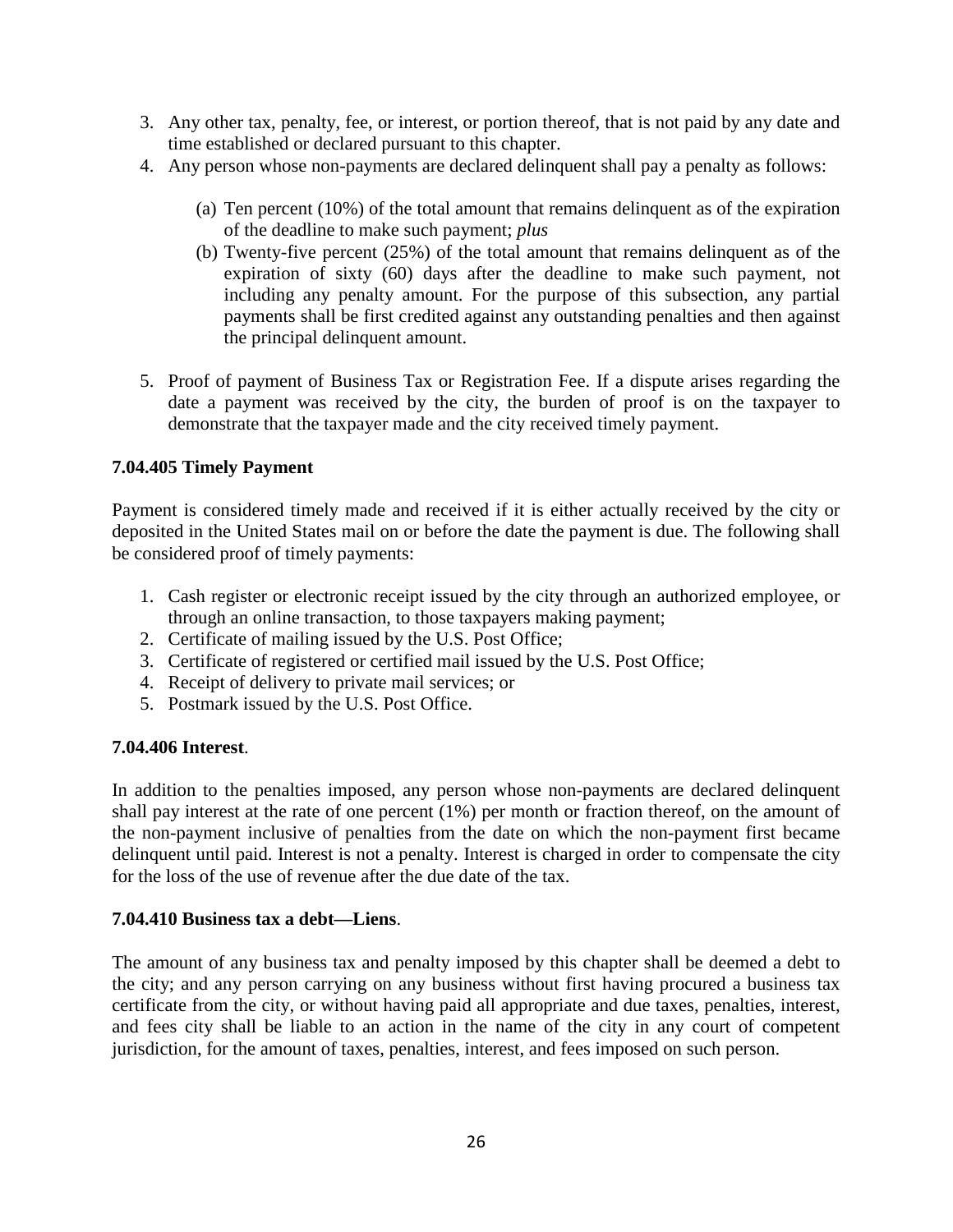The city must commence an action to collect any tax, penalty, or interest within the time required by California law and subject to any applicable tolling periods. To the extent allowed by California law "applicable tolling periods" includes, but is not limited to, any period during which the city is unaware of the existence of a business or the ongoing activities of a business due to the taxpayer's failure to obtain a business license or failure to comply with annual reporting requirements, the time during which a taxpayer pursues any administrative review or appeals, and the time during which the city pursues any lawful audit. (See *City of Los Angeles v. Centex Telemanagement, Inc.* (1994) 29 Cal.App.4th 1384.)

The amount of taxes, penalties, interest, and fees imposed under the provisions of this chapter is assessed against the business property on which the tax is imposed in those instances where the owner of the business and the business property are one and the same. If the taxes are not paid when due, such tax, penalty and interest shall constitute an assessment against such business property and shall be a lien on the property for the amount thereof, which lien shall continue until the amount thereof including all penalties and interest are paid, or until it is discharged of record.

# **7.04.415 Notice of hearing on lien**.

The City Manager shall prepare a written notice of those persons against whose property the city will file liens and submit that notice to the city council. The city council shall forthwith fix a time and place for a public hearing on such notice.

The City Manager shall cause a copy of such notice to be served upon the owner of the business/business property not less than ten days prior to the time fixed for such hearing. Mailing a copy of such notice to the owner of the business/business property at the address listed in the most recent property ownership records provided to the city by the County Assessor as of the date that the City Manager causes notice to be mailed shall comprise proper service. Service shall be deemed complete at the time of deposit in the United States mail.

### **7.04.420 Collection of delinquent taxes by special tax roll assessment**.

With the confirmation of the report by the City Council, the listed delinquent business tax charges that remain unpaid by the owner of the business/business property shall constitute a special assessment against said business property and shall be collected at such time as is established by the County Assessor for inclusion in the next property tax assessment.

The City Manager shall turn over to the County Assessor for inclusion in the next property tax assessment the total sum of unpaid delinquent business tax charges consisting of the delinquent business taxes, penalties, interest at the rate of one percent per month or fraction thereof from the date of recordation to the date of lien, an administrative charge in the amount set forth in the City of Richmond master fee schedule (as amended from time-to-time) and a release of lien filing fee in an amount equal to the amount charged by the Contra Costa County Recorder's Office.

Thereafter, said assessment may be collected at the same time and in the same manner as ordinary property taxes are collected, and shall be subject to the same penalties and the same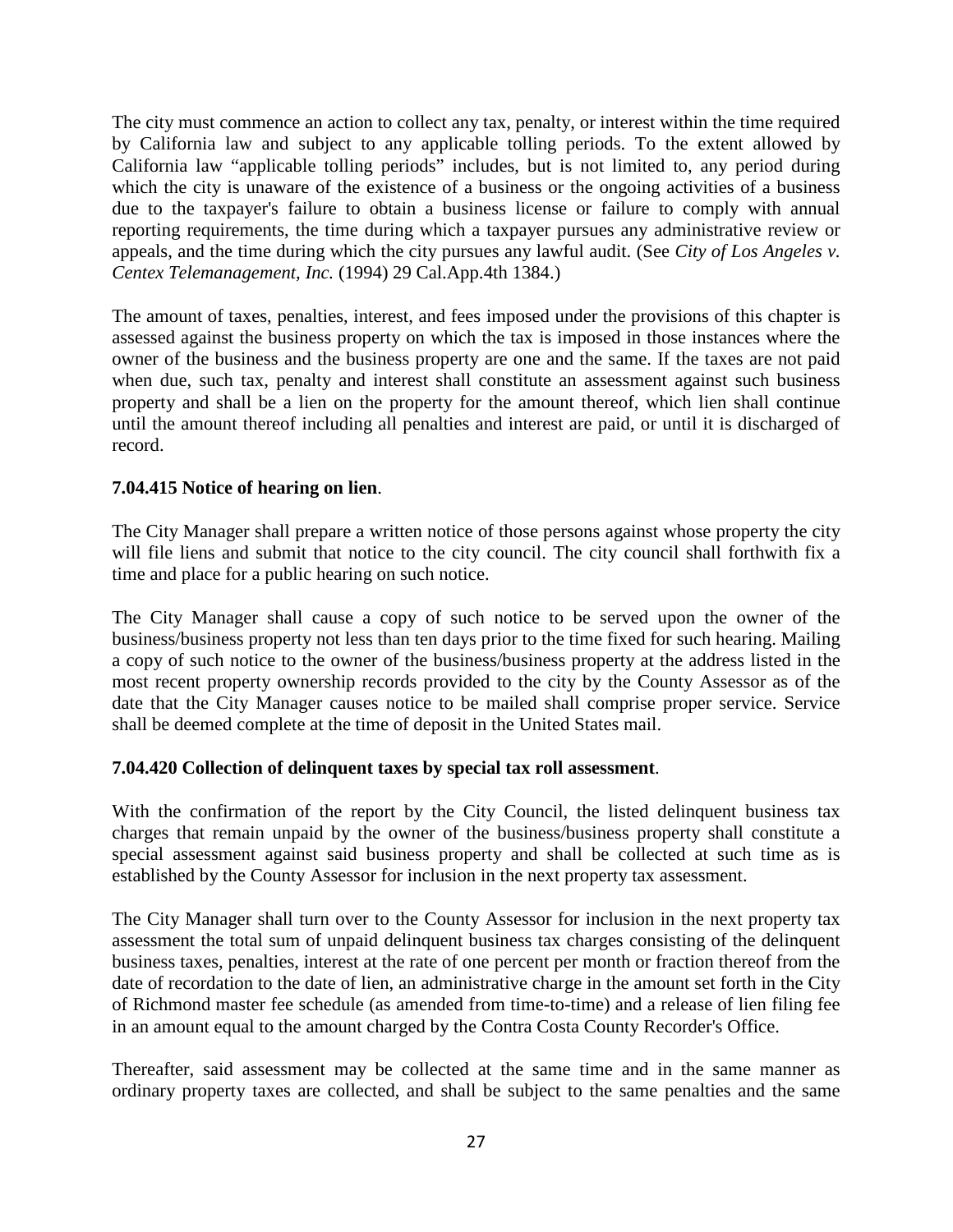procedure of sale as provided for delinquent ordinary property taxes. The assessment liens shall be subordinate to health and safety liens except for those of state, county, and municipal taxes with which it shall be upon parity. The lien shall continue until the assessment and all interest and charges due and payable thereon are paid. All laws applicable to the levy, collection, and enforcement of municipal taxes shall be applicable to said special assessments.

### **7.04.425 Recordation of lien for delinquent charges**.

Upon confirmation of the report of delinquent business tax charges by the City Council, a lien on the real property for delinquent business tax charges which were assessed will be recorded with the Recorder of the County of Contra Costa.

### **7.04.430 Audit—Examination of books, records, witnesses**.

The city may conduct audits and examinations pursuant to the terms of this section. The City Manager or any authorized employee is authorized to examine the books, papers, tax returns, and records of any person subject to this chapter for the purpose of verifying the accuracy of any declaration made, or if no declaration was made, to ascertain the business tax due.

Every person subject to the provisions of this chapter is directed and required to furnish to the City Manager, the means, facilities, and opportunity for making such examination and investigations. The City Manager is authorized to examine a person under oath, for the purpose of verifying the accuracy of any declaration made, or if no declaration was made, to ascertain the business tax or registration fees due under this chapter. In order to ascertain the business tax or registration fees due under this chapter, the City Manager may compel, by administrative subpoena, the production of relevant books, papers and records and the attendance of all persons as parties or witnesses.

The refusal to submit to such examination or production by any employer or person subject to the provisions of this chapter shall be deemed a violation of this chapter, and administrative subpoenas shall be enforced pursuant to applicable state law.

### **7.04.435 Results of audit—Reclassification Determination**

- 1. *Notice of Determination*. If, pursuant to an audit or examination conducted pursuant to Section 7.04.430, the city determines that a person's business activity should be reclassified, the city may issue a notice of determination ordering such reclassification.
- 2. *Reclassification-Prospective Only.* If an audit or examination results in reclassification, not made necessary by earlier misclassification based upon incorrect and/or incomplete information supplied by a taxpayer to the city, the reclassification shall be effective in the current year only and shall not be retroactive.
- 3. *Reclassification-Retroactive*. If an audit or examination results in reclassification made necessary by earlier misclassification based upon incorrect or incomplete information supplied by a taxpayer to the city, penalties and interest pursuant to Sections 7.04.400 and 7.04.405 shall be retroactively assessed upon amounts underpaid from the date the correct taxes would have been due.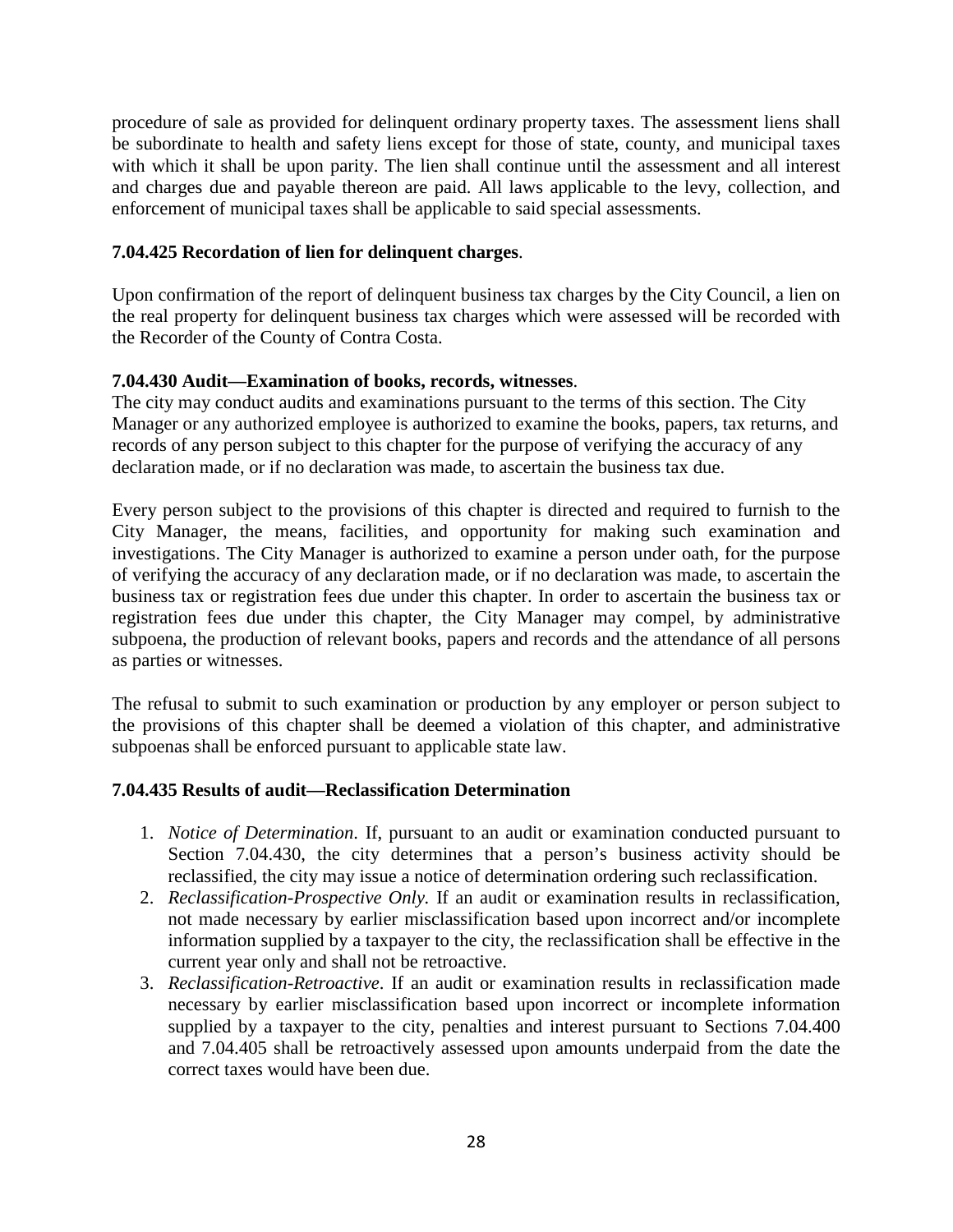### **7.04.440 Results of Audit—Deficiency determination**.

- 1. *Notice of Determination*. If, pursuant to an audit or examination conducted pursuant to Section 7.04.430, the city determines that a person's has not properly completed any declaration, has failed to make a declaration, has improperly calculated the amount of business tax owed, or made some similar error or omission, the city may issue a notice of determination ordering an appropriate correction.
- 2. *Recomputation of Tax—Authority to Make—Basis of Recomputation*. If the City Manager, in the exercise of reasonable discretion, is not satisfied with the declaration or declarations of the tax or the amount of tax computed, the City Manager may compute and determine the amount required to be paid upon the basis of the facts contained in the declaration or declarations or upon the basis of any factual information within the City Manager's possession or that may come into the City Manager's possession. One or more deficiency determination may be made of the amount due for one or for more than one period.

### **7.04.445 Determination if no declaration filed—Penalty**

- 1. *Notice of Determination*. If any person fails to file a declaration as required by this chapter, the City Manager may issue a notice of determination imposing a penalty pursuant to the terms of this Section.
- 2. *Estimate, Computation, Penalty*. If any person fails to file a declaration as required by this chapter, the City Manager may, in the exercise of reasonable discretion, make an estimate of the amount of the gross receipts or other measure of tax applicable to the person or persons subject to the tax. The estimate shall be made for the period or periods for which the person failed to file a declaration and shall be based upon any factual information in the city's possession or which may come into the city's possession. Upon the basis of this estimate, the City Manager may impose a penalty of up to ten percent (10%) of the tax estimated to be owed, in addition to any penalties and interest that may be due pursuant to Section 7.04.400 and Section 7.04.405.

### **7.04.450 Notice of determination—Service of—Finalization—Payment.**

Any notice of determination issued by the city pursuant to this Chapter shall be served personally or mailed to the taxpayer at the taxpayer's last address shown on the city's records. If served personally, such service is deemed complete at the time of personal service. If mailed, such service is deemed complete at the time of deposit in the United States mail. All notices of determination shall state any related penalties or interest.

Notices of determination shall become final twenty (20) after service is deemed complete, unless an extension is granted by the city or the taxpayer files a timely petition for redetermination pursuant to section 7.04.500.

The taxpayer shall have twenty (20) days after a notice of determination becomes final to pay any additional tax liability described in the notice of determination. If full payment is not timely received, the unpaid amount is deemed to be delinquent. Interest pursuant to Section 7.04.405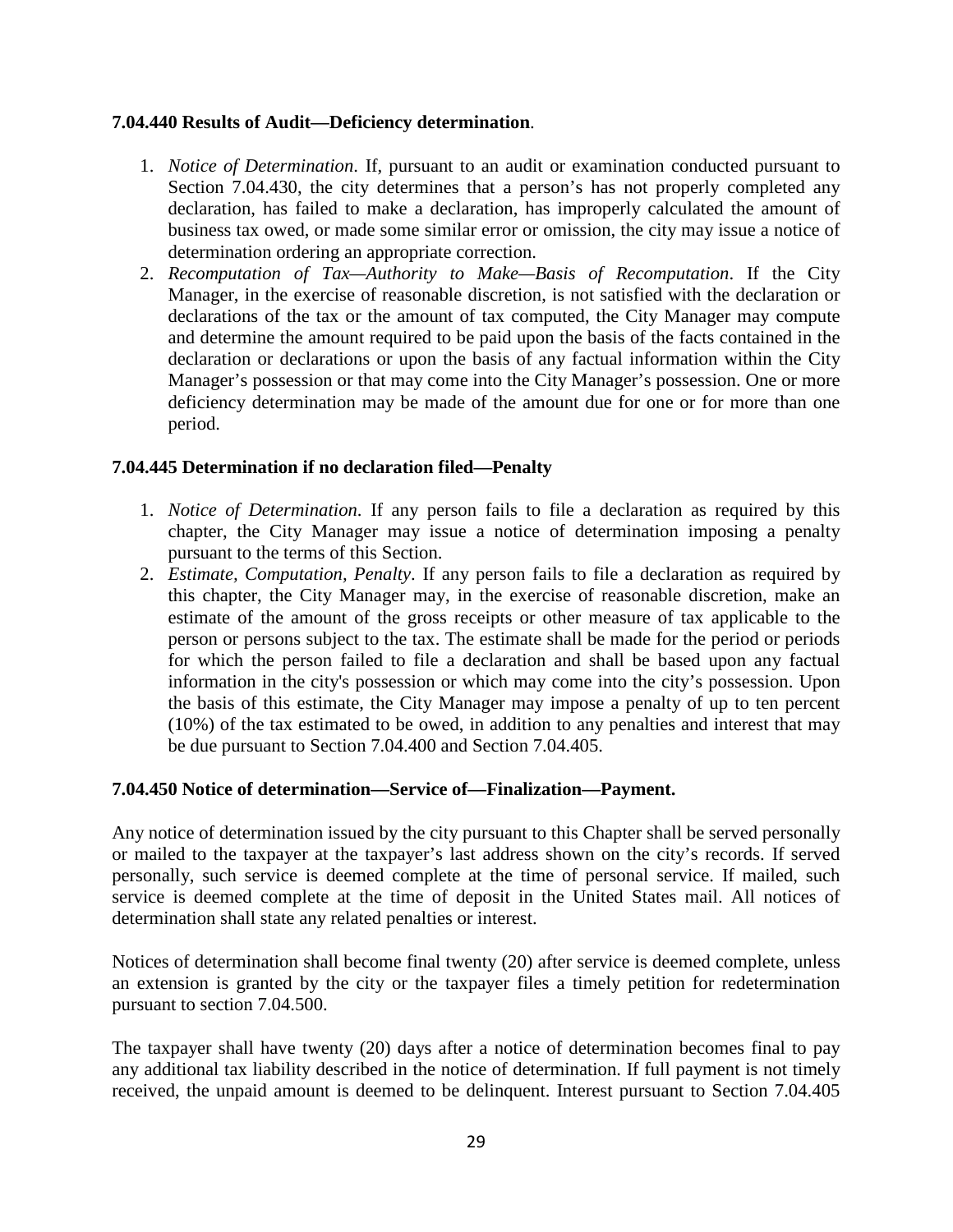shall begin accruing upon delinquent amounts and penalties shall be assessed upon delinquent amounts pursuant to Section 7.04.400.

### **7.04.500 Redetermination**.

- 1. *Right of Petition For—Time to File Petition*. Any person issued a notice of determination under this chapter, or any person directly interested, may file a petition for a redetermination within twenty (20) days after service of the notice of determination. The City Manager in individual cases may, in the exercise of reasonable discretion in administering the provisions of this chapter, extend the twenty (20) day period. If a petition for redetermination is not filed within the twenty (20) day period, or within the extension period granted by the City Manager, the determination becomes final at the expiration of the twenty (20) day period. The City Manager's decisions on applications for extension of time in which to file petitions for redetermination must be served in the manner provided in Section 7.04.450.
- 2. *Grant of Oral Hearing—Notice—Continuances*. If a petition for redetermination is timely filed, the City Manager shall reconsider the determination and, if the petition includes a request for hearing, shall grant the person an oral hearing, giving the person ten days' notice of the time and place thereof. The City Manager may continue the hearing from time to time as may be necessary. The City Manager shall exercise reasonable discretion in the decision on redetermination.
- 3. *Alteration of Determination—Limitation on Right to Increase Amount*. Once a petition for reconsideration has been filed, the City Manager may amend the notice of determination until the notice of determination becomes final; however, the City Manager must assert any claim for increasing any liability owed by the taxpayer at or before the hearing, if a hearing has been requested. If no hearing has been requested, or if the City Manager asserts a claim before the hearing without reasserting it at the hearing, notice of the increase must be served on the person in the manner provided in Section 7.04.450.
- 4. *Finality of Order on Petition*. The order or decision of the City Manager upon a petition for redetermination becomes final twenty (20) days after service upon the petitioner of notice thereof in the manner provided in Section 7.04.450, unless appeal of such order or decision is timely filed with the City Manager pursuant to Section 7.04.520.
- 5. *Time for Payment of Amounts Found Due—Penalty for Delinquency*. All determinations made by the City Manager or Hearing Officer are due and payable at the time they become final.

# **7.04.510 Refund of tax, penalty or interest**.

A. *Illegally or Erroneously Collected Tax*. Any person who alleges that any tax, penalty, or interest has been illegally or erroneously paid to, collected by, or received by the city may file a claim with the city, executed under penalty of perjury and stating the specific grounds upon which the claim is founded. If the City Manager finds, in their reasonable discretion, that claim is valid or partially valid and that the claim was filed within one (1) year of the payment, collection, or receipt of the tax, the city shall compensate the taxpayer to the extent of the illegally or erroneously collected tax.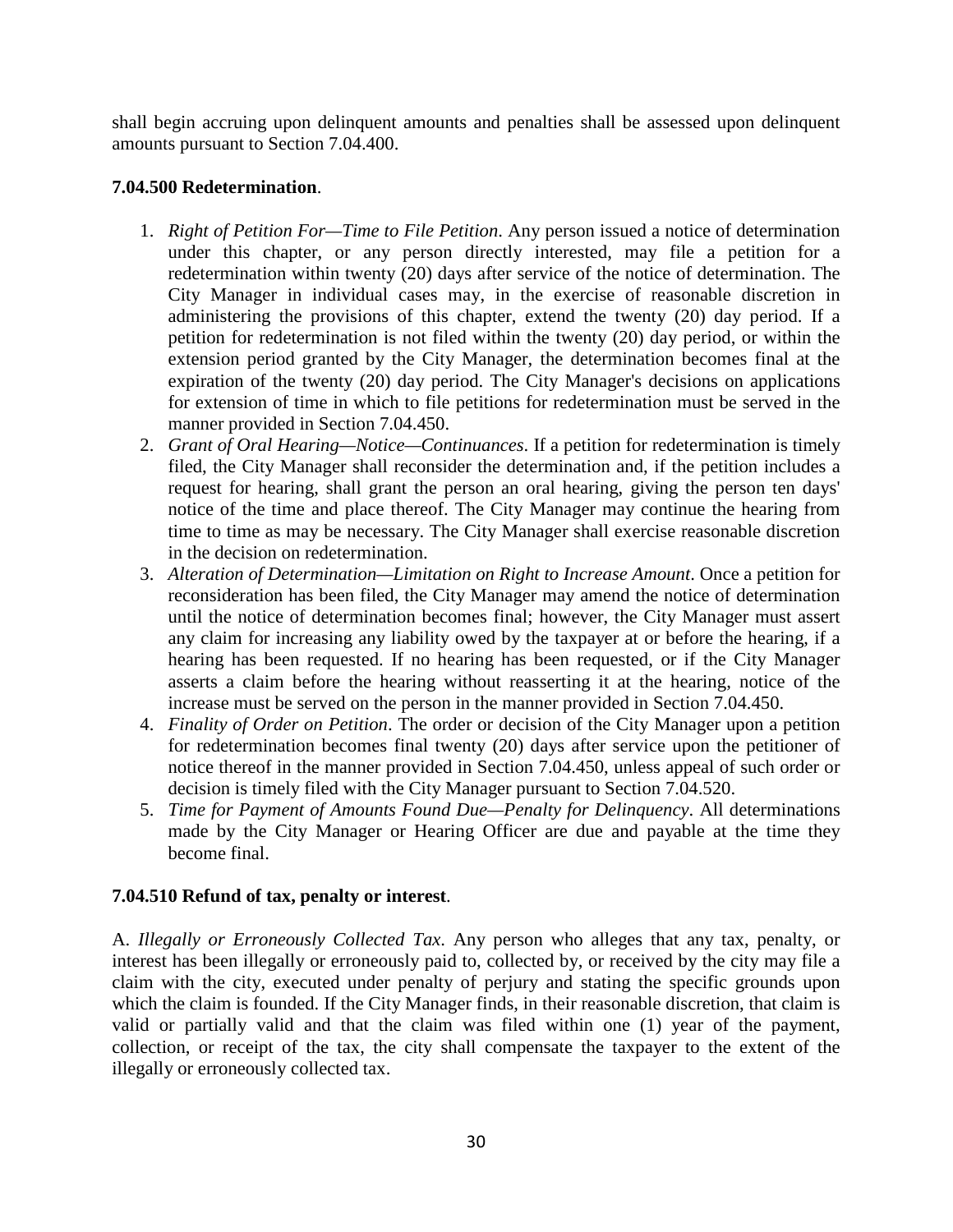B. *Submission of Claim*. A claim made pursuant to this section shall be on a form furnished by the City Manager. A claim for refund may only be signed by the taxpayer, the taxpayer's authorized agent, or other person determined to be liable for the tax or said person's guardian or conservator. Class claims for refunds shall not be permitted. If the claim is approved by the City Manager, the excess amount collected may be refunded or may be credited on any amount due and payable from the person from whom it was collected, or by whom paid, and the balance may be refunded to such person, his or her administrators or executors.

C. *Termination of Business.* No refund of any tax or registration fee paid under this chapter shall be made by virtue of the discontinuance, dissolution, or other termination of a business.

D. *Offsetting of Overpayments*. In making a determination, the City Manager may offset overpayments for a period or periods against underpayments for any period or periods, and against any city debt.

# **7.04.520 Appeal to Hearing Officer**.

A. *Hearing Officer.* Appeals to redetermination decisions made by the City Manager shall be heard by a hearing officer appointed by the City Manager or his or her designee to hear administrative appeals. City staff shall implement regulations governing the appointment of the hearing officer and any additional appeal hearing procedures.

B. *Right to Appeal*. Any person whose petition for redetermination pursuant to 7.04.500 is denied in whole or in part, and any person granted a waiver by the City Manager, may file an appeal with the City Manager to request an appeal to the City's business tax hearing officer.

C. *Appeals*. Any person entitled to file an appeal pursuant to this Section may file an appeal in writing to the City Manager within twenty (20) days from the date of service of the denial of a petition for redetermination or the waiver giving rise to the person's right to appeal. The city may waive or extend the deadline to file an appeal. The hearing officer shall make findings of fact in support of its decision(s) on appeal. The hearing officer shall exercise his or her reasonable discretion in administering the provisions of this chapter in rendering a decision on appealed rulings and findings. The hearing officer's decision on appeal becomes final upon giving notice of the decision to the appellant in the manner provided in Section 7.04.450. Any tax, penalty, or interest found to be owing is due and payable at the time the hearing officer's decision becomes final.

D. *Exhaustion of Remedies*. Any person whose case may be resolved by employing the administrative remedies provided by this section, or in section 7.04.500, must exhaust those remedies before filing suit for refund, rebate, exemption, cancellation, amendment, adjustment, or modification of tax, interest, or penalty.

The statements filed pursuant to the provisions of this chapter are presumed to be confidential in character and will not be subject to public inspection to the fullest extent allowed by law, and shall be kept so that the contents of such statements will not become known except to the persons charged with the administration of this chapter.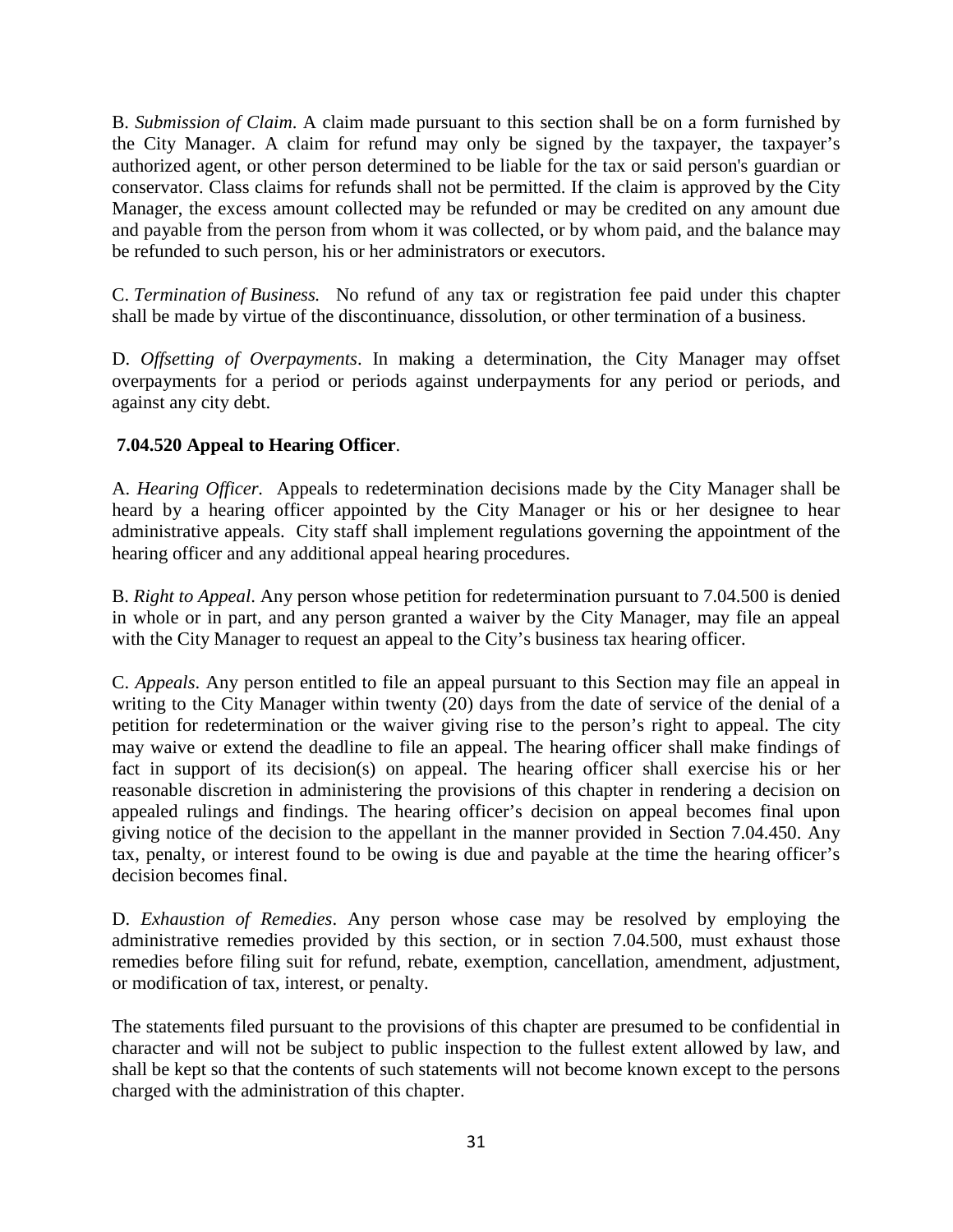Any officer or employee who willfully violates any provision of this section shall be deemed guilty of an infraction, and such violation may be cause for discharge from the city's service.

### **7.04.605 Disclosure of business taxpayers, etc. limitation on rule**.

Notwithstanding any other provision of any city ordinance, the City Manager is authorized to enter into agreements with the California Franchise Tax Board, the State Board of Equalization, or the Internal Revenue Service providing for the exchange of information for official purposes of said agencies, and to implement any such agreement through the exchange of information.

### **7.04.610 Return check penalty**.

Whenever a person submits a check for payment of a business tax and said check is subsequently returned unpaid by the bank upon which said check is drawn, and the check is not redeemed prior to the expiration of the renewal or registration due date, the person's non-payment will be declared delinquent and the person will be liable for the tax amount due plus penalties and interest.

### **7.04.615 Prior year registration assessments**.

If any person fails to apply for and secure a business tax certificate, the business tax due shall be that amount due and payable from the first date on which the person was engaged in business in the city, together with applicable penalties and interest.

### **7.04.620 Notice not required**.

The city is not required to send any renewal, delinquency, or other notices or bills to any person subject to the provisions of this chapter, except as explicitly provided. Failure to send such notices or bills will not affect the validity of any tax, penalty, or interest due under the provisions of this chapter.

### **7.04.625 Conviction for violation not waiver of business tax**.

The conviction and punishment of any person for transacting any business without a business tax certificate shall not excuse or exempt such person from the payment of any business tax due or unpaid at the time of such conviction, and nothing herein shall prevent a criminal prosecution of any violation of the provisions of this chapter.

# **7.04.630 Duties of the City Manager—Notice of decisions**.

It shall be the duty of the City Manager to collect and receive and keep an accurate record of all taxes imposed by this chapter. The City Manager is charged with the enforcement of this chapter, except as otherwise provided, and may prescribe, adopt, and enforce those rules and regulations necessary or advisable to effectuate the purposes of this chapter, including provisions for the reexamination and correction of declarations and payments; the exclusive discretionary authority to waive penalties; and the authority to defer the payment due dates as prescribed by Section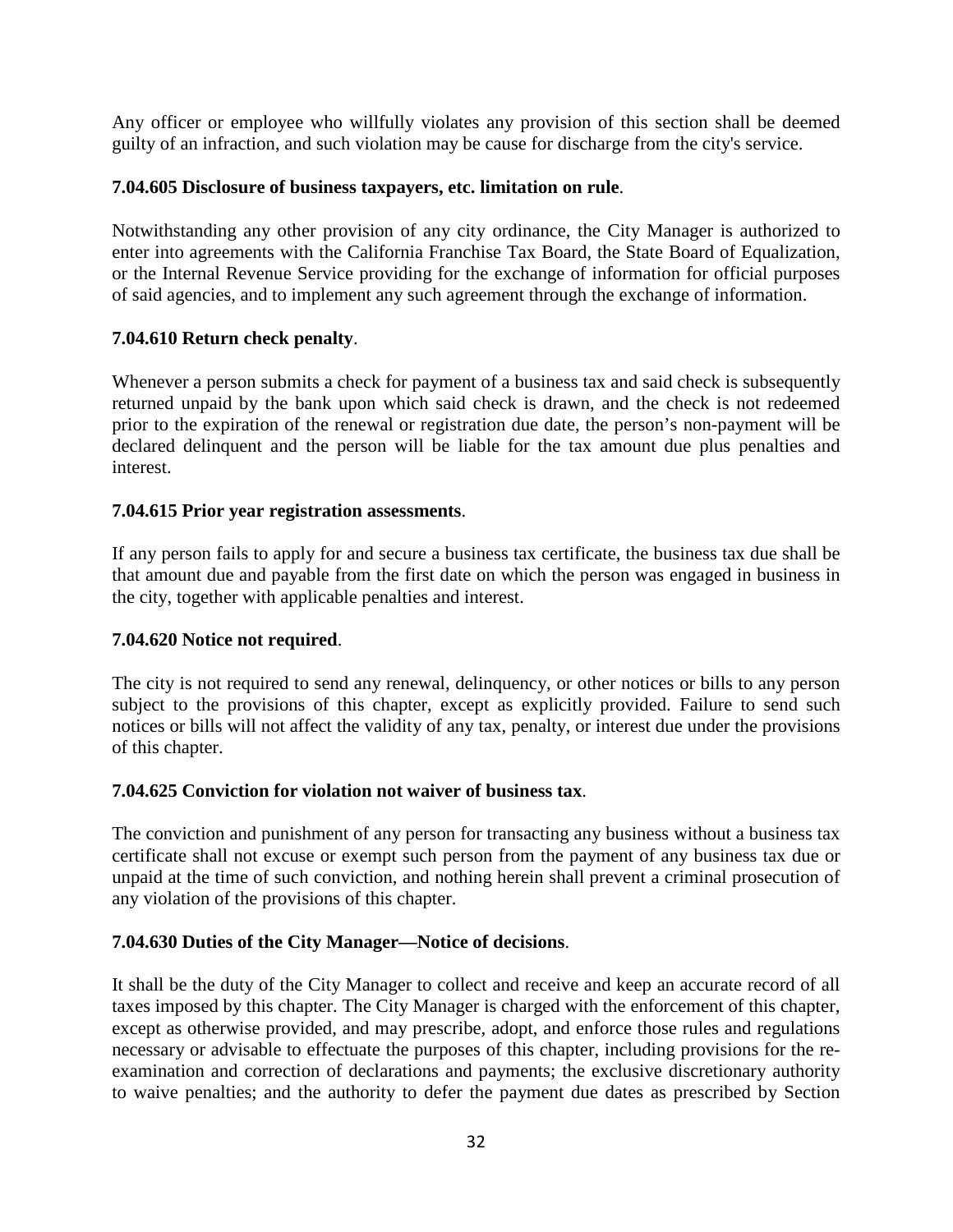7.04.300 by up to 45 days. In individual cases, the City Manager may make findings of fact in support of decisions, determinations, and rulings enforcing this chapter.

The City Manager may prescribe the extent to which any ruling or regulation shall be applied without retroactive effect.

### **7.04.640 Savings clause**.

- A. The provisions of this chapter shall not apply to any person, association, or corporation or to any property, as to whom or which it is beyond the power of the city to impose the business tax. If any sentence, clause, section, or part of this chapter, or any business tax against any individual or any of the several groups specified herein is found to be unconstitutional, illegal or invalid, such unconstitutionality, illegality, or invalidity shall affect only such clause, sentence, section, or part of this chapter and shall not affect or impair any of the remaining provisions, sentences, clauses, sections, or other parts of this chapter. It is declared to be the intention of the city and voters that this chapter would have been adopted had such unconstitutional, illegal, or invalid sentence, clause, section, or part thereof not been included herein.
- B. Any person claiming an exemption from the business tax imposed by this chapter by virtue of this section, shall submit to the city a statement signed under penalty of perjury setting forth the facts necessary to establish such claim of exemption.

### **7.04.645 Late Penalty—Declaration and Renewal Filing.**

Every person who, without an extension authorized by the City Manager, fails to timely file any business tax declaration or statement of renewal shall pay a late filing fee of fifty dollars (\$50.00) or in the amount set forth in the City of Richmond master fee schedule (as amended from time-to-time), in addition to any other taxes, penalties, fees, or interest that may due under this chapter.

### **7.04.650 Violations, infraction, misdemeanor**.

In the exercise of the duties imposed upon the City Manager, and acting through deputies or duly authorized representatives, the City Manager shall examine or cause to be examined all places of business in the city to ascertain whether the provisions of this chapter have been complied with. For the purposes of this paragraph, in the case of a person coming into the city to do business from a location outside the city, the "place of business" shall be deemed to be the place where such person is engaging in business or offering to engage in business in the city.

Any person violating any provision of this chapter shall be guilty of an infraction. Any person knowingly or intentionally misrepresenting to any officer or employee of this city any material fact in procuring the business tax certificate herein provided for shall be guilty of a misdemeanor, and conviction thereof shall be punishable by a fine of not more than five hundred dollars (\$500.00) or imprisonment in the county jail for a period of not more than six months or by both fine and imprisonment.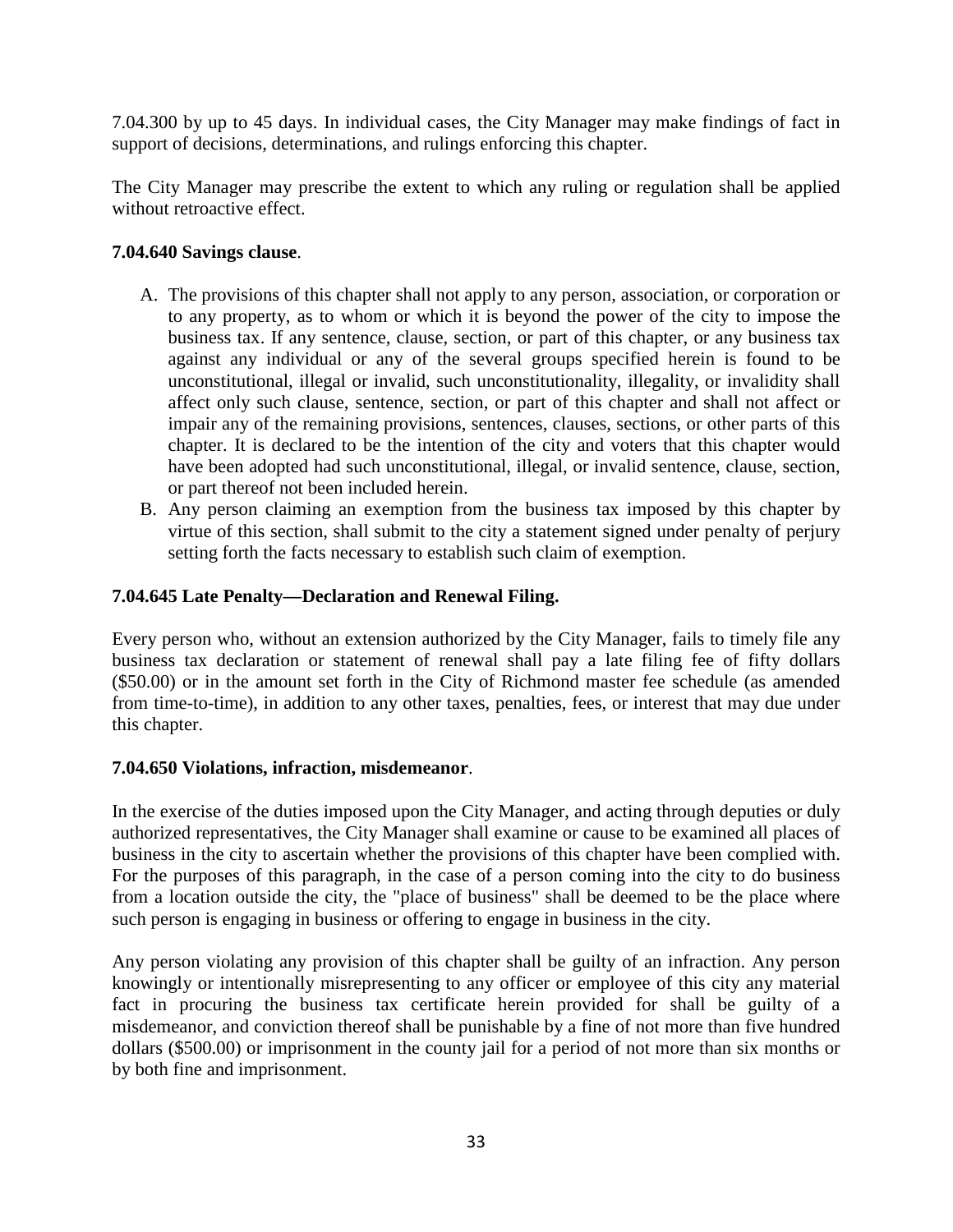### **7.04.655 Records required from taxpayers**.

Every person required to obtain a business tax certificate shall keep and preserve for a period of three years such records as may be necessary to determine the amount of tax for which the person is liable.

#### **7.04.660 No enjoinment of collection**

No injunction or writ of mandate or other legal or equitable process shall issue in any suit, action, or proceeding in any court against the city or any officer thereof, to prevent or enjoin the collection of business taxes sought to be collected.

#### **7.04.665 Revenue measure does not permit business otherwise prohibited**

The taxes prescribed by the provisions of this chapter constitute a tax for revenue purposes and are not regulatory permit fees.

Persons holding business tax certificates pursuant to this chapter shall comply with all requirements of the City of Richmond Municipal Code and all other applicable laws and shall not carry on any business activity that violates of any law.

#### **7.04.670 Implementation and Delegation**

The City Manager may adopt rules and regulations consistent with this chapter as needed to implement this chapter, subject to the review and approval of the city attorney, and to develop all related forms or other materials, and to take other steps needed to implement this chapter.

The City Manager may delegate any duties, rights, powers, or privileges granted by this chapter to any appropriate subordinate officer, including the director of finance.

### **7.04.675 Amendment by City Council**

The city council may amend the terms of this chapter in any manner that does not increase the business tax or otherwise constitute a tax increase for which voter approval is required by Article XIIIC of the California constitution. The City Council may reduce any of the tax rates set forth herein, and may terminate any such reductions, without voter approval.

#### **7.04.680 Effective Date and Transition**

- A. *Rates Effective as of July 1, 2021*. The rates provided in this chapter shall be effective with respect to any business tax certificates issued beginning July 1, 2021 and for each following year. Any business tax certificates issued to a newly established business for operation prior to July 1, 2021 shall pay business tax pursuant to the rates that were effective at the time the person seeking the certificate submitted their initial application.
- B. *Delay*. Notwithstanding section 7.04.680(A), if the city council elects to exercise its authority to delay enactment of this chapter to sometime after July 1, 2021, then the rates provided in this chapter shall be effective with respect to any 2022 business tax certificate